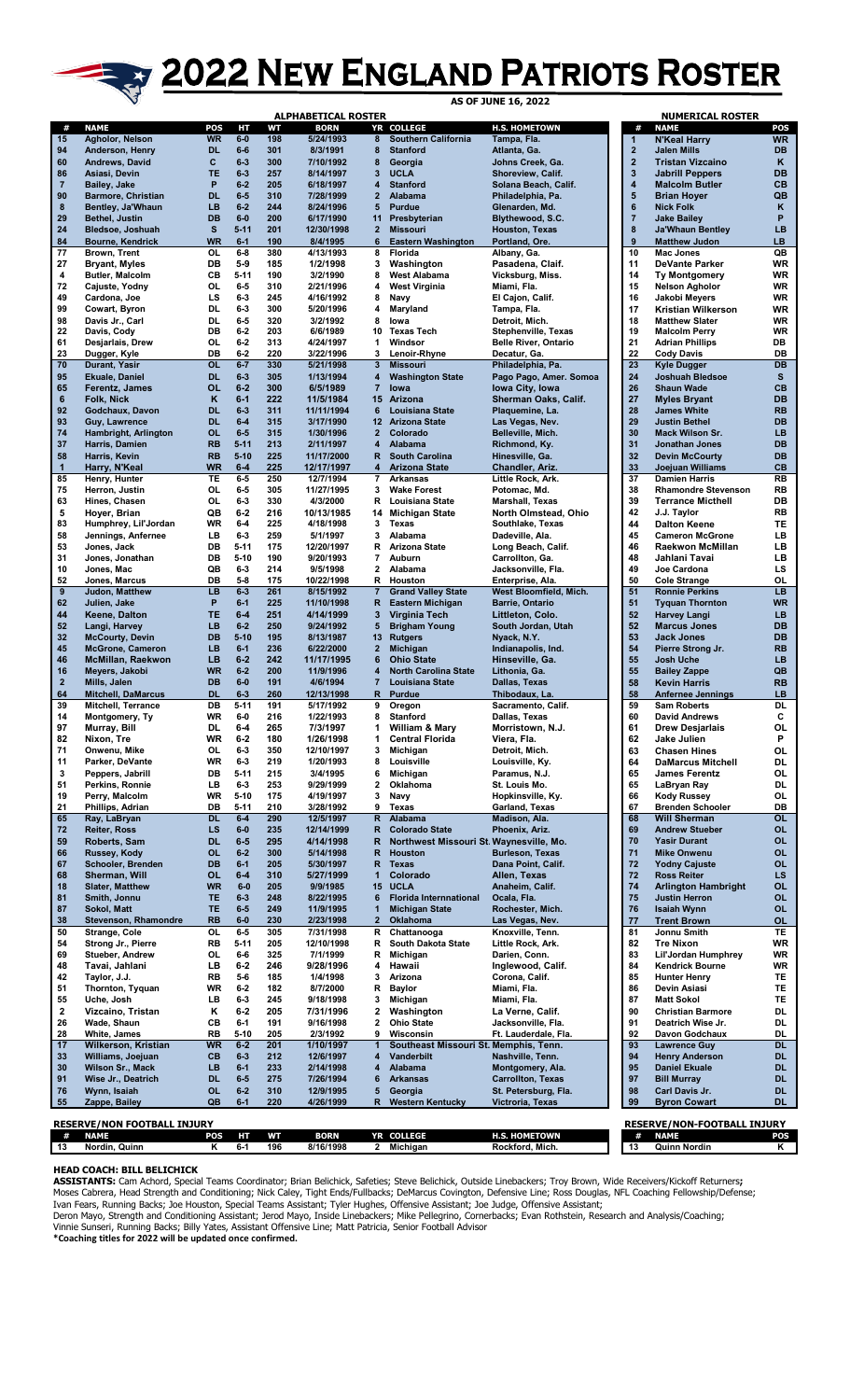## 2022 NUMERICAL ROSTER

| <b>NAME</b><br><b>POS</b><br>HТ<br>WТ<br>AGE<br><b>COLLEGE</b><br>HOW ACQ.<br>#<br>YR<br>$\overline{225}$<br><b>N'Keal Harry</b><br><b>WR</b><br>$6 - 4$<br>24<br>4<br><b>Arizona State</b><br>$D1-19$<br>1<br>$\overline{\mathbf{2}}$<br><b>Jalen Mills</b><br>28<br>$\overline{z}$<br><b>DB</b><br>$6 - 0$<br>191<br><b>Louisiana State</b><br><b>UFA (PHI)-21</b><br>$\overline{2}$<br>205<br>25<br>$\overline{2}$<br><b>Tristan Vizcaino</b><br>K<br>$6 - 2$<br>Washington<br><b>FA-22</b><br>27<br>6<br>3<br><b>DB</b><br>$5 - 11$<br>215<br>Michigan<br><b>Jabrill Peppers</b><br><b>UFA (NYG)-22</b><br><b>CB</b><br>$5 - 11$<br>190<br>32<br>8<br>4<br><b>Malcolm Butler</b><br><b>West Alabama</b><br><b>FA-22</b><br>216<br>14<br>5<br>QB<br>$6 - 2$<br>36<br><b>Michigan State</b><br><b>FA-21</b><br><b>Brian Hoyer</b><br>K<br>$6 - 1$<br>222<br>15<br>6<br>37<br><b>Arizona</b><br><b>FA-20</b><br><b>Nick Folk</b><br>$\overline{\mathbf{z}}$<br>P<br>$6 - 2$<br>205<br>4<br>24<br><b>Stanford</b><br>D5b-19<br><b>Jake Bailey</b><br>244<br>5<br>8<br><b>Ja'Whaun Bentley</b><br>LB<br>$6 - 2$<br>25<br><b>Purdue</b><br>$D5-18$<br>$\overline{z}$<br>9<br>29<br><b>Matthew Judon</b><br>LB<br>$6 - 3$<br>261<br><b>Grand Valley State</b><br><b>UFA (BAL)-21</b><br>$\overline{2}$<br>10<br>214<br>23<br><b>Mac Jones</b><br>QB<br>$6 - 3$<br><b>Alabama</b><br>D1-21<br>8<br>11<br><b>DeVante Parker</b><br>WR<br>6-3<br>219<br>29<br>Louisville<br><b>TR (MIA)-22</b><br>8<br>14<br>29<br><b>Ty Montgomery</b><br><b>WR</b><br>$6-0$<br>216<br><b>Stanford</b><br><b>UFA (NO)-22</b><br>198<br>29<br>8<br>15<br><b>Nelson Agholor</b><br><b>WR</b><br>$6-0$<br><b>Southern California</b><br><b>UFA (LV)-21</b><br>4<br><b>North Carolina State</b><br>16<br>Jakobi Meyers<br><b>WR</b><br>$6 - 2$<br>200<br>25<br>FA-19<br>25<br>1<br>17<br>Kristian Wilkerson<br><b>WR</b><br>$6 - 2$<br>201<br><b>Southeast Missouri State</b><br><b>FA-20</b><br>18<br>$6-0$<br>205<br>15<br><b>Matthew Slater</b><br><b>WR</b><br>36<br><b>UCLA</b><br>D5-08<br>19<br>3<br>WR<br>5-10<br>175<br>25<br><b>FA-22</b><br><b>Malcolm Perry</b><br>Navy<br>30<br>9<br>21<br><b>Adrian Phillips</b><br>DB<br>$5 - 11$<br>210<br><b>Texas</b><br><b>UFA (LAC)-20</b><br>22<br>203<br><b>Cody Davis</b><br>DB<br>$6 - 2$<br>33<br>10<br><b>Texas Tech</b><br><b>UFA (JAX)-20</b><br>3<br><b>DB</b><br>$6 - 2$<br>220<br>26<br>23<br><b>Kyle Dugger</b><br>Lenoir-Rhyne<br>D <sub>2a</sub> -20<br>24<br>S<br>$5 - 11$<br>201<br>23<br>$\overline{2}$<br><b>Joshuah Bledsoe</b><br><b>Missouri</b><br><b>D6a-21</b><br>$6 - 1$<br>191<br>23<br>$\overline{2}$<br>26<br><b>Shaun Wade</b><br><b>CB</b><br><b>Ohio State</b><br><b>TR (BAL)-21</b><br>3<br>27<br><b>DB</b><br>$5 - 9$<br>185<br>24<br>Washington<br><b>Myles Bryant</b><br><b>FA-20</b><br>$5 - 10$<br>205<br>9<br>28<br><b>James White</b><br><b>RB</b><br>30<br><b>Wisconsin</b><br>D4b-14<br>$6-0$<br>200<br>29<br><b>Justin Bethel</b><br><b>DB</b><br>32<br>11<br>Presbyterian<br><b>FA-19</b><br>30<br>$6 - 1$<br>$\overline{\mathbf{4}}$<br><b>Mack Wilson Sr.</b><br><b>LB</b><br>233<br>24<br><b>Alabama</b><br><b>TR (CLE)-22</b><br>$5 - 10$<br>190<br>$\overline{z}$<br><b>Auburn</b><br>31<br><b>Jonathan Jones</b><br><b>DB</b><br>28<br><b>FA-16</b><br>32<br>$5 - 10$<br><b>Devin McCourty</b><br>DB<br>195<br>34<br>13<br>$D1-10$<br><b>Rutgers</b><br>33<br>212<br>4<br>Joejuan Williams<br><b>CB</b><br>$6 - 3$<br>24<br><b>Vanderbilt</b><br>$D2-19$<br>4<br>37<br><b>RB</b><br>$5 - 11$<br>213<br>25<br><b>Alabama</b><br><b>Damien Harris</b><br>D3b-19<br>230<br>2<br>38<br>RB<br>$6-0$<br>24<br><b>Oklahoma</b><br><b>Rhamondre Stevenson</b><br>D4-21<br>9<br>39<br>DB<br>$5 - 11$<br>191<br>30<br><b>Terrance Mitchell</b><br><b>FA-22</b><br><b>Oregon</b><br>42<br>$5 - 6$<br>185<br>з<br><b>FA-20</b><br>J.J. Taylor<br><b>RB</b><br>24<br>Arizona<br>3<br>44<br><b>Dalton Keene</b><br>TE<br>$6 - 4$<br>251<br>23<br>Virginia Tech<br>D3c-20<br>$\mathbf{z}$<br>45<br><b>LB</b><br>236<br><b>Cameron McGrone</b><br>$6 - 1$<br>21<br>Michigan<br>D5-21<br>$6 - 2$<br>6<br>46<br><b>Raekwon McMillan</b><br>LВ<br>242<br>26<br><b>Ohio State</b><br><b>UFA (LV)-21</b><br>48<br>Jahlani Tavai<br>LB<br>$6 - 2$<br>246<br>25<br>4<br>Hawaii<br>FA-21<br>245<br>30<br>8<br>49<br>Joe Cardona<br>LS<br>$6 - 3$<br>$D5-15$<br><b>Navy</b><br>50<br><b>Cole Strange</b><br>OL<br>$6 - 5$<br>305<br>23<br>R<br>Chattanooga<br>D1-22<br>$\overline{2}$<br><b>Ronnie Perkins</b><br>$6 - 3$<br>22<br>51<br><b>LB</b><br>253<br><b>Oklahoma</b><br>$D3-21$<br>182<br>$\mathbf R$<br>51<br><b>Tyquan Thornton</b><br><b>WR</b><br>$6 - 2$<br>21<br>D2-22<br><b>Baylor</b><br>52<br>$6 - 2$<br>5<br><b>Harvey Langi</b><br>LB<br>250<br>29<br><b>FA-21</b><br><b>Brigham Young</b><br>52<br><b>Marcus Jones</b><br>DB<br>5-8<br>175<br>23<br>R.<br>Houston<br>D3-22<br>53<br><b>DB</b><br>$5 - 11$<br>175<br>24<br>R<br>D4a-22<br><b>Jack Jones</b><br>Arizona State<br>54<br>$5 - 11$<br>D4b-22<br>Pierre Strong Jr.<br><b>RB</b><br>205<br>23<br>R.<br><b>South Dakota State</b><br>55<br><b>LB</b><br>245<br>23<br>3<br><b>Josh Uche</b><br>$6 - 3$<br><b>Michigan</b><br>D <sub>2</sub> b-20<br>55<br>$6-1$<br>220<br>23<br>R.<br><b>Bailey Zappe</b><br>QB<br><b>Western Kentucky</b><br>D4c-22<br>58<br>$5 - 10$<br>225<br>$\mathbf{R}$<br><b>Kevin Harris</b><br><b>RB</b><br>21<br><b>South Carolina</b><br><b>D6a-22</b><br>58<br>259<br>3<br><b>LB</b><br>$6 - 3$<br>25<br><b>Alabama</b><br>D3a-20<br><b>Anfernee Jennings</b><br>59<br><b>Sam Roberts</b><br><b>DL</b><br>6-5<br>295<br>24<br>R<br>Northwest Missouri St.<br><b>D6b-22</b><br>60<br>с<br>8<br><b>David Andrews</b><br>6-3<br>300<br>29<br>Georgia<br><b>FA-15</b><br>61<br>313<br>25<br>1<br><b>Drew Desiarlais</b><br><b>OL</b><br>$6 - 2$<br>Windsor<br><b>FA-22</b><br>62<br>P<br>R<br>Jake Julien<br>$6 - 1$<br>225<br>23<br>Eastern Michigan<br><b>FA-22</b><br>63<br><b>OL</b><br>330<br>22<br>R<br><b>Chasen Hines</b><br>$6 - 3$<br>Louisiana State<br><b>D6c-22</b><br>64<br>R<br><b>DaMarcus Mitchell</b><br>DL<br>6-3<br>260<br>23<br><b>Purdue</b><br><b>FA-22</b><br>$\overline{ }$<br>65<br><b>OL</b><br>$6 - 2$<br>300<br><b>FA-22</b><br><b>James Ferentz</b><br>33<br>Iowa<br>65<br>R<br>LaBryan Ray<br><b>DL</b><br>$6-4$<br>290<br>24<br><b>Alabama</b><br><b>FA-22</b><br>66<br>R<br><b>Kody Russey</b><br>OL<br>$6 - 2$<br>300<br>24<br><b>Houston</b><br><b>FA-22</b><br>R<br><b>FA-22</b><br>67<br><b>Brenden Schooler</b><br>DB<br>$6 - 1$<br>205<br>25<br><b>Texas</b><br>$6 - 4$<br>$\mathbf{1}$<br><b>Colorado</b><br><b>D6b-21</b><br>68<br><b>Will Sherman</b><br><b>OL</b><br>310<br>23<br>69<br><b>OL</b><br>325<br>22<br>R.<br>D7-22<br><b>Andrew Stueber</b><br>$6 - 6$<br>Michigan<br><b>OL</b><br>3<br>70<br><b>Yasir Durant</b><br>$6 - 7$<br>330<br>24<br><b>Missouri</b><br><b>TR (KC)-21</b><br><b>OL</b><br>3<br>71<br><b>Mike Onwenu</b><br>$6 - 3$<br>350<br>24<br>Michigan<br><b>D6a-20</b><br>$6 - 5$<br>310<br>4<br><b>West Virginia</b><br>72<br><b>Yodny Cajuste</b><br><b>OL</b><br>26<br>D3c-19<br>72<br>LS<br>R.<br><b>Ross Reiter</b><br>$6-0$<br>235<br>22<br><b>Colorado State</b><br><b>FA-22</b><br>315<br>$\overline{2}$<br>74<br><b>Arlington Hambright</b><br><b>OL</b><br>$6 - 5$<br>26<br><b>Colorado</b><br><b>FA-22</b><br>3<br>75<br><b>Justin Herron</b><br><b>OL</b><br>$6 - 5$<br>305<br>26<br><b>Wake Forest</b><br><b>D6b-20</b><br><b>OL</b><br>5<br>76<br><b>Isaiah Wynn</b><br>$6 - 2$<br>310<br>26<br>D1a-18<br>Georgia<br>77<br><b>Trent Brown</b><br><b>OL</b><br>$6 - 8$<br>380<br>29<br>8<br><b>Florida</b><br><b>TR (LV)-21</b><br>6<br>81<br>Jonnu Smith<br>TE<br>$6 - 3$<br>26<br><b>Florida International</b><br>248<br><b>UFA (TEN)-21</b><br>82<br><b>Tre Nixon</b><br>WR<br>$6 - 2$<br>180<br>24<br>1<br><b>Central Florida</b><br>D7-21<br>3<br>83<br><b>Lil'Jordan Humphrey</b><br>WR<br>$6-4$<br>225<br>24<br><b>FA-22</b><br><b>Texas</b><br>84<br>190<br>6<br><b>Kendrick Bourne</b><br>WR<br>$6 - 1$<br>26<br><b>Eastern Washington</b><br><b>UFA (SF)-21</b><br>85<br>7<br>TE<br>6-5<br>250<br>27<br><b>Arkansas</b><br><b>Hunter Henry</b><br><b>UFA (LAC)-21</b><br>3<br>257<br><b>UCLA</b><br>86<br>Devin Asiasi<br>TE<br>6-3<br>24<br>D3b-20<br>87<br>TE<br>1<br><b>Matt Sokol</b><br>$6-5$<br>249<br>26<br><b>Michigan State</b><br><b>CW (DET)-22</b><br>90<br>DL<br>2<br><b>Christian Barmore</b><br>6-5<br>310<br>22<br><b>Alabama</b><br>D2-21<br>6<br>91<br>Deatrich Wise Jr.<br>DL<br>6-5<br>275<br>27<br>D4-17<br>Arkansas<br>92<br>27<br><b>Davon Godchaux</b><br>DL<br>$6 - 3$<br>311<br>6<br>Louisiana State<br><b>UFA (MIA)-21</b><br>93<br><b>Lawrence Guy</b><br><b>DL</b><br>$6-4$<br>315<br>32<br>12<br><b>Arizona State</b><br><b>UFA (BAL)-17</b><br>8<br>94<br><b>Henry Anderson</b><br><b>DL</b><br>$6 - 6$<br>301<br>30<br><b>Stanford</b><br>$FA-21$<br>95<br>4<br><b>Daniel Ekuale</b><br><b>DL</b><br>$6 - 3$<br>305<br>28<br><b>Washington State</b><br><b>FA-22</b><br>97<br>$\mathbf{1}$<br><b>DL</b><br>$6-4$<br>265<br>24<br><b>William &amp; Mary</b><br><b>FA-21</b><br><b>Bill Murray</b><br>98<br><b>DL</b><br>$6 - 5$<br>8<br><b>FA-20</b><br>Carl Davis Jr.<br>320<br>30<br><b>Iowa</b><br>99<br>DL<br>$6 - 3$<br>300<br>26<br>4<br>D5a-19<br><b>Byron Cowart</b><br><b>Maryland</b> |  |  | June 16, 2022 |  |  |
|---------------------------------------------------------------------------------------------------------------------------------------------------------------------------------------------------------------------------------------------------------------------------------------------------------------------------------------------------------------------------------------------------------------------------------------------------------------------------------------------------------------------------------------------------------------------------------------------------------------------------------------------------------------------------------------------------------------------------------------------------------------------------------------------------------------------------------------------------------------------------------------------------------------------------------------------------------------------------------------------------------------------------------------------------------------------------------------------------------------------------------------------------------------------------------------------------------------------------------------------------------------------------------------------------------------------------------------------------------------------------------------------------------------------------------------------------------------------------------------------------------------------------------------------------------------------------------------------------------------------------------------------------------------------------------------------------------------------------------------------------------------------------------------------------------------------------------------------------------------------------------------------------------------------------------------------------------------------------------------------------------------------------------------------------------------------------------------------------------------------------------------------------------------------------------------------------------------------------------------------------------------------------------------------------------------------------------------------------------------------------------------------------------------------------------------------------------------------------------------------------------------------------------------------------------------------------------------------------------------------------------------------------------------------------------------------------------------------------------------------------------------------------------------------------------------------------------------------------------------------------------------------------------------------------------------------------------------------------------------------------------------------------------------------------------------------------------------------------------------------------------------------------------------------------------------------------------------------------------------------------------------------------------------------------------------------------------------------------------------------------------------------------------------------------------------------------------------------------------------------------------------------------------------------------------------------------------------------------------------------------------------------------------------------------------------------------------------------------------------------------------------------------------------------------------------------------------------------------------------------------------------------------------------------------------------------------------------------------------------------------------------------------------------------------------------------------------------------------------------------------------------------------------------------------------------------------------------------------------------------------------------------------------------------------------------------------------------------------------------------------------------------------------------------------------------------------------------------------------------------------------------------------------------------------------------------------------------------------------------------------------------------------------------------------------------------------------------------------------------------------------------------------------------------------------------------------------------------------------------------------------------------------------------------------------------------------------------------------------------------------------------------------------------------------------------------------------------------------------------------------------------------------------------------------------------------------------------------------------------------------------------------------------------------------------------------------------------------------------------------------------------------------------------------------------------------------------------------------------------------------------------------------------------------------------------------------------------------------------------------------------------------------------------------------------------------------------------------------------------------------------------------------------------------------------------------------------------------------------------------------------------------------------------------------------------------------------------------------------------------------------------------------------------------------------------------------------------------------------------------------------------------------------------------------------------------------------------------------------------------------------------------------------------------------------------------------------------------------------------------------------------------------------------------------------------------------------------------------------------------------------------------------------------------------------------------------------------------------------------------------------------------------------------------------------------------------------------------------------------------------------------------------------------------------------------------------------------------------------------------------------------------------------------------------------------------------------------------------------------------------------------------------------------------------------------------------------------------------------------------------------------------------------------------------------------------------------------------------------------------------------------------------------------------------------------------------------------------------------------------------------------------------------------------------------------------------------------------------------------------------------------------------------------------------------------------------------------------------------------------------------------------------------------------------------------------------------------------------------------------------------------------------------------------------------------------------------------------------------------------------------------------------------------------------------------------------------------------------------------------------------------------------------------------------------------------------------------------------------------------------------------------------------------------------------------------------------------------------------------------------------------------------------------------------------------------------------------------------------------------------------------------------------------------------------------------------------------------------------------------------------------------------------------------------------------------------------------------------------------------------------------------------------------------------------------------------------------------------------------------------------------------------------------------------------------------------------------------------------------------------------------------------------------------------------------------------------------------------------------------------------------------------------------------------------------------------------------------------------------------------------------------------------------------------------------------------------------------------------------------------------------------------------------------------------------------------------------------------------------------------------------------------------------------------------------------------------------------------------|--|--|---------------|--|--|
|                                                                                                                                                                                                                                                                                                                                                                                                                                                                                                                                                                                                                                                                                                                                                                                                                                                                                                                                                                                                                                                                                                                                                                                                                                                                                                                                                                                                                                                                                                                                                                                                                                                                                                                                                                                                                                                                                                                                                                                                                                                                                                                                                                                                                                                                                                                                                                                                                                                                                                                                                                                                                                                                                                                                                                                                                                                                                                                                                                                                                                                                                                                                                                                                                                                                                                                                                                                                                                                                                                                                                                                                                                                                                                                                                                                                                                                                                                                                                                                                                                                                                                                                                                                                                                                                                                                                                                                                                                                                                                                                                                                                                                                                                                                                                                                                                                                                                                                                                                                                                                                                                                                                                                                                                                                                                                                                                                                                                                                                                                                                                                                                                                                                                                                                                                                                                                                                                                                                                                                                                                                                                                                                                                                                                                                                                                                                                                                                                                                                                                                                                                                                                                                                                                                                                                                                                                                                                                                                                                                                                                                                                                                                                                                                                                                                                                                                                                                                                                                                                                                                                                                                                                                                                                                                                                                                                                                                                                                                                                                                                                                                                                                                                                                                                                                                                                                                                                                                                                                                                                                                                                                                                                                                                                                                                                                                                                                                                                                                                                                                                                                                                                                                                                                                                                                                                                                                                                                                                                                                                 |  |  |               |  |  |
|                                                                                                                                                                                                                                                                                                                                                                                                                                                                                                                                                                                                                                                                                                                                                                                                                                                                                                                                                                                                                                                                                                                                                                                                                                                                                                                                                                                                                                                                                                                                                                                                                                                                                                                                                                                                                                                                                                                                                                                                                                                                                                                                                                                                                                                                                                                                                                                                                                                                                                                                                                                                                                                                                                                                                                                                                                                                                                                                                                                                                                                                                                                                                                                                                                                                                                                                                                                                                                                                                                                                                                                                                                                                                                                                                                                                                                                                                                                                                                                                                                                                                                                                                                                                                                                                                                                                                                                                                                                                                                                                                                                                                                                                                                                                                                                                                                                                                                                                                                                                                                                                                                                                                                                                                                                                                                                                                                                                                                                                                                                                                                                                                                                                                                                                                                                                                                                                                                                                                                                                                                                                                                                                                                                                                                                                                                                                                                                                                                                                                                                                                                                                                                                                                                                                                                                                                                                                                                                                                                                                                                                                                                                                                                                                                                                                                                                                                                                                                                                                                                                                                                                                                                                                                                                                                                                                                                                                                                                                                                                                                                                                                                                                                                                                                                                                                                                                                                                                                                                                                                                                                                                                                                                                                                                                                                                                                                                                                                                                                                                                                                                                                                                                                                                                                                                                                                                                                                                                                                                                                 |  |  |               |  |  |
|                                                                                                                                                                                                                                                                                                                                                                                                                                                                                                                                                                                                                                                                                                                                                                                                                                                                                                                                                                                                                                                                                                                                                                                                                                                                                                                                                                                                                                                                                                                                                                                                                                                                                                                                                                                                                                                                                                                                                                                                                                                                                                                                                                                                                                                                                                                                                                                                                                                                                                                                                                                                                                                                                                                                                                                                                                                                                                                                                                                                                                                                                                                                                                                                                                                                                                                                                                                                                                                                                                                                                                                                                                                                                                                                                                                                                                                                                                                                                                                                                                                                                                                                                                                                                                                                                                                                                                                                                                                                                                                                                                                                                                                                                                                                                                                                                                                                                                                                                                                                                                                                                                                                                                                                                                                                                                                                                                                                                                                                                                                                                                                                                                                                                                                                                                                                                                                                                                                                                                                                                                                                                                                                                                                                                                                                                                                                                                                                                                                                                                                                                                                                                                                                                                                                                                                                                                                                                                                                                                                                                                                                                                                                                                                                                                                                                                                                                                                                                                                                                                                                                                                                                                                                                                                                                                                                                                                                                                                                                                                                                                                                                                                                                                                                                                                                                                                                                                                                                                                                                                                                                                                                                                                                                                                                                                                                                                                                                                                                                                                                                                                                                                                                                                                                                                                                                                                                                                                                                                                                                 |  |  |               |  |  |
|                                                                                                                                                                                                                                                                                                                                                                                                                                                                                                                                                                                                                                                                                                                                                                                                                                                                                                                                                                                                                                                                                                                                                                                                                                                                                                                                                                                                                                                                                                                                                                                                                                                                                                                                                                                                                                                                                                                                                                                                                                                                                                                                                                                                                                                                                                                                                                                                                                                                                                                                                                                                                                                                                                                                                                                                                                                                                                                                                                                                                                                                                                                                                                                                                                                                                                                                                                                                                                                                                                                                                                                                                                                                                                                                                                                                                                                                                                                                                                                                                                                                                                                                                                                                                                                                                                                                                                                                                                                                                                                                                                                                                                                                                                                                                                                                                                                                                                                                                                                                                                                                                                                                                                                                                                                                                                                                                                                                                                                                                                                                                                                                                                                                                                                                                                                                                                                                                                                                                                                                                                                                                                                                                                                                                                                                                                                                                                                                                                                                                                                                                                                                                                                                                                                                                                                                                                                                                                                                                                                                                                                                                                                                                                                                                                                                                                                                                                                                                                                                                                                                                                                                                                                                                                                                                                                                                                                                                                                                                                                                                                                                                                                                                                                                                                                                                                                                                                                                                                                                                                                                                                                                                                                                                                                                                                                                                                                                                                                                                                                                                                                                                                                                                                                                                                                                                                                                                                                                                                                                                 |  |  |               |  |  |
|                                                                                                                                                                                                                                                                                                                                                                                                                                                                                                                                                                                                                                                                                                                                                                                                                                                                                                                                                                                                                                                                                                                                                                                                                                                                                                                                                                                                                                                                                                                                                                                                                                                                                                                                                                                                                                                                                                                                                                                                                                                                                                                                                                                                                                                                                                                                                                                                                                                                                                                                                                                                                                                                                                                                                                                                                                                                                                                                                                                                                                                                                                                                                                                                                                                                                                                                                                                                                                                                                                                                                                                                                                                                                                                                                                                                                                                                                                                                                                                                                                                                                                                                                                                                                                                                                                                                                                                                                                                                                                                                                                                                                                                                                                                                                                                                                                                                                                                                                                                                                                                                                                                                                                                                                                                                                                                                                                                                                                                                                                                                                                                                                                                                                                                                                                                                                                                                                                                                                                                                                                                                                                                                                                                                                                                                                                                                                                                                                                                                                                                                                                                                                                                                                                                                                                                                                                                                                                                                                                                                                                                                                                                                                                                                                                                                                                                                                                                                                                                                                                                                                                                                                                                                                                                                                                                                                                                                                                                                                                                                                                                                                                                                                                                                                                                                                                                                                                                                                                                                                                                                                                                                                                                                                                                                                                                                                                                                                                                                                                                                                                                                                                                                                                                                                                                                                                                                                                                                                                                                                 |  |  |               |  |  |
|                                                                                                                                                                                                                                                                                                                                                                                                                                                                                                                                                                                                                                                                                                                                                                                                                                                                                                                                                                                                                                                                                                                                                                                                                                                                                                                                                                                                                                                                                                                                                                                                                                                                                                                                                                                                                                                                                                                                                                                                                                                                                                                                                                                                                                                                                                                                                                                                                                                                                                                                                                                                                                                                                                                                                                                                                                                                                                                                                                                                                                                                                                                                                                                                                                                                                                                                                                                                                                                                                                                                                                                                                                                                                                                                                                                                                                                                                                                                                                                                                                                                                                                                                                                                                                                                                                                                                                                                                                                                                                                                                                                                                                                                                                                                                                                                                                                                                                                                                                                                                                                                                                                                                                                                                                                                                                                                                                                                                                                                                                                                                                                                                                                                                                                                                                                                                                                                                                                                                                                                                                                                                                                                                                                                                                                                                                                                                                                                                                                                                                                                                                                                                                                                                                                                                                                                                                                                                                                                                                                                                                                                                                                                                                                                                                                                                                                                                                                                                                                                                                                                                                                                                                                                                                                                                                                                                                                                                                                                                                                                                                                                                                                                                                                                                                                                                                                                                                                                                                                                                                                                                                                                                                                                                                                                                                                                                                                                                                                                                                                                                                                                                                                                                                                                                                                                                                                                                                                                                                                                                 |  |  |               |  |  |
|                                                                                                                                                                                                                                                                                                                                                                                                                                                                                                                                                                                                                                                                                                                                                                                                                                                                                                                                                                                                                                                                                                                                                                                                                                                                                                                                                                                                                                                                                                                                                                                                                                                                                                                                                                                                                                                                                                                                                                                                                                                                                                                                                                                                                                                                                                                                                                                                                                                                                                                                                                                                                                                                                                                                                                                                                                                                                                                                                                                                                                                                                                                                                                                                                                                                                                                                                                                                                                                                                                                                                                                                                                                                                                                                                                                                                                                                                                                                                                                                                                                                                                                                                                                                                                                                                                                                                                                                                                                                                                                                                                                                                                                                                                                                                                                                                                                                                                                                                                                                                                                                                                                                                                                                                                                                                                                                                                                                                                                                                                                                                                                                                                                                                                                                                                                                                                                                                                                                                                                                                                                                                                                                                                                                                                                                                                                                                                                                                                                                                                                                                                                                                                                                                                                                                                                                                                                                                                                                                                                                                                                                                                                                                                                                                                                                                                                                                                                                                                                                                                                                                                                                                                                                                                                                                                                                                                                                                                                                                                                                                                                                                                                                                                                                                                                                                                                                                                                                                                                                                                                                                                                                                                                                                                                                                                                                                                                                                                                                                                                                                                                                                                                                                                                                                                                                                                                                                                                                                                                                                 |  |  |               |  |  |
|                                                                                                                                                                                                                                                                                                                                                                                                                                                                                                                                                                                                                                                                                                                                                                                                                                                                                                                                                                                                                                                                                                                                                                                                                                                                                                                                                                                                                                                                                                                                                                                                                                                                                                                                                                                                                                                                                                                                                                                                                                                                                                                                                                                                                                                                                                                                                                                                                                                                                                                                                                                                                                                                                                                                                                                                                                                                                                                                                                                                                                                                                                                                                                                                                                                                                                                                                                                                                                                                                                                                                                                                                                                                                                                                                                                                                                                                                                                                                                                                                                                                                                                                                                                                                                                                                                                                                                                                                                                                                                                                                                                                                                                                                                                                                                                                                                                                                                                                                                                                                                                                                                                                                                                                                                                                                                                                                                                                                                                                                                                                                                                                                                                                                                                                                                                                                                                                                                                                                                                                                                                                                                                                                                                                                                                                                                                                                                                                                                                                                                                                                                                                                                                                                                                                                                                                                                                                                                                                                                                                                                                                                                                                                                                                                                                                                                                                                                                                                                                                                                                                                                                                                                                                                                                                                                                                                                                                                                                                                                                                                                                                                                                                                                                                                                                                                                                                                                                                                                                                                                                                                                                                                                                                                                                                                                                                                                                                                                                                                                                                                                                                                                                                                                                                                                                                                                                                                                                                                                                                                 |  |  |               |  |  |
|                                                                                                                                                                                                                                                                                                                                                                                                                                                                                                                                                                                                                                                                                                                                                                                                                                                                                                                                                                                                                                                                                                                                                                                                                                                                                                                                                                                                                                                                                                                                                                                                                                                                                                                                                                                                                                                                                                                                                                                                                                                                                                                                                                                                                                                                                                                                                                                                                                                                                                                                                                                                                                                                                                                                                                                                                                                                                                                                                                                                                                                                                                                                                                                                                                                                                                                                                                                                                                                                                                                                                                                                                                                                                                                                                                                                                                                                                                                                                                                                                                                                                                                                                                                                                                                                                                                                                                                                                                                                                                                                                                                                                                                                                                                                                                                                                                                                                                                                                                                                                                                                                                                                                                                                                                                                                                                                                                                                                                                                                                                                                                                                                                                                                                                                                                                                                                                                                                                                                                                                                                                                                                                                                                                                                                                                                                                                                                                                                                                                                                                                                                                                                                                                                                                                                                                                                                                                                                                                                                                                                                                                                                                                                                                                                                                                                                                                                                                                                                                                                                                                                                                                                                                                                                                                                                                                                                                                                                                                                                                                                                                                                                                                                                                                                                                                                                                                                                                                                                                                                                                                                                                                                                                                                                                                                                                                                                                                                                                                                                                                                                                                                                                                                                                                                                                                                                                                                                                                                                                                                 |  |  |               |  |  |
|                                                                                                                                                                                                                                                                                                                                                                                                                                                                                                                                                                                                                                                                                                                                                                                                                                                                                                                                                                                                                                                                                                                                                                                                                                                                                                                                                                                                                                                                                                                                                                                                                                                                                                                                                                                                                                                                                                                                                                                                                                                                                                                                                                                                                                                                                                                                                                                                                                                                                                                                                                                                                                                                                                                                                                                                                                                                                                                                                                                                                                                                                                                                                                                                                                                                                                                                                                                                                                                                                                                                                                                                                                                                                                                                                                                                                                                                                                                                                                                                                                                                                                                                                                                                                                                                                                                                                                                                                                                                                                                                                                                                                                                                                                                                                                                                                                                                                                                                                                                                                                                                                                                                                                                                                                                                                                                                                                                                                                                                                                                                                                                                                                                                                                                                                                                                                                                                                                                                                                                                                                                                                                                                                                                                                                                                                                                                                                                                                                                                                                                                                                                                                                                                                                                                                                                                                                                                                                                                                                                                                                                                                                                                                                                                                                                                                                                                                                                                                                                                                                                                                                                                                                                                                                                                                                                                                                                                                                                                                                                                                                                                                                                                                                                                                                                                                                                                                                                                                                                                                                                                                                                                                                                                                                                                                                                                                                                                                                                                                                                                                                                                                                                                                                                                                                                                                                                                                                                                                                                                                 |  |  |               |  |  |
|                                                                                                                                                                                                                                                                                                                                                                                                                                                                                                                                                                                                                                                                                                                                                                                                                                                                                                                                                                                                                                                                                                                                                                                                                                                                                                                                                                                                                                                                                                                                                                                                                                                                                                                                                                                                                                                                                                                                                                                                                                                                                                                                                                                                                                                                                                                                                                                                                                                                                                                                                                                                                                                                                                                                                                                                                                                                                                                                                                                                                                                                                                                                                                                                                                                                                                                                                                                                                                                                                                                                                                                                                                                                                                                                                                                                                                                                                                                                                                                                                                                                                                                                                                                                                                                                                                                                                                                                                                                                                                                                                                                                                                                                                                                                                                                                                                                                                                                                                                                                                                                                                                                                                                                                                                                                                                                                                                                                                                                                                                                                                                                                                                                                                                                                                                                                                                                                                                                                                                                                                                                                                                                                                                                                                                                                                                                                                                                                                                                                                                                                                                                                                                                                                                                                                                                                                                                                                                                                                                                                                                                                                                                                                                                                                                                                                                                                                                                                                                                                                                                                                                                                                                                                                                                                                                                                                                                                                                                                                                                                                                                                                                                                                                                                                                                                                                                                                                                                                                                                                                                                                                                                                                                                                                                                                                                                                                                                                                                                                                                                                                                                                                                                                                                                                                                                                                                                                                                                                                                                                 |  |  |               |  |  |
|                                                                                                                                                                                                                                                                                                                                                                                                                                                                                                                                                                                                                                                                                                                                                                                                                                                                                                                                                                                                                                                                                                                                                                                                                                                                                                                                                                                                                                                                                                                                                                                                                                                                                                                                                                                                                                                                                                                                                                                                                                                                                                                                                                                                                                                                                                                                                                                                                                                                                                                                                                                                                                                                                                                                                                                                                                                                                                                                                                                                                                                                                                                                                                                                                                                                                                                                                                                                                                                                                                                                                                                                                                                                                                                                                                                                                                                                                                                                                                                                                                                                                                                                                                                                                                                                                                                                                                                                                                                                                                                                                                                                                                                                                                                                                                                                                                                                                                                                                                                                                                                                                                                                                                                                                                                                                                                                                                                                                                                                                                                                                                                                                                                                                                                                                                                                                                                                                                                                                                                                                                                                                                                                                                                                                                                                                                                                                                                                                                                                                                                                                                                                                                                                                                                                                                                                                                                                                                                                                                                                                                                                                                                                                                                                                                                                                                                                                                                                                                                                                                                                                                                                                                                                                                                                                                                                                                                                                                                                                                                                                                                                                                                                                                                                                                                                                                                                                                                                                                                                                                                                                                                                                                                                                                                                                                                                                                                                                                                                                                                                                                                                                                                                                                                                                                                                                                                                                                                                                                                                                 |  |  |               |  |  |
|                                                                                                                                                                                                                                                                                                                                                                                                                                                                                                                                                                                                                                                                                                                                                                                                                                                                                                                                                                                                                                                                                                                                                                                                                                                                                                                                                                                                                                                                                                                                                                                                                                                                                                                                                                                                                                                                                                                                                                                                                                                                                                                                                                                                                                                                                                                                                                                                                                                                                                                                                                                                                                                                                                                                                                                                                                                                                                                                                                                                                                                                                                                                                                                                                                                                                                                                                                                                                                                                                                                                                                                                                                                                                                                                                                                                                                                                                                                                                                                                                                                                                                                                                                                                                                                                                                                                                                                                                                                                                                                                                                                                                                                                                                                                                                                                                                                                                                                                                                                                                                                                                                                                                                                                                                                                                                                                                                                                                                                                                                                                                                                                                                                                                                                                                                                                                                                                                                                                                                                                                                                                                                                                                                                                                                                                                                                                                                                                                                                                                                                                                                                                                                                                                                                                                                                                                                                                                                                                                                                                                                                                                                                                                                                                                                                                                                                                                                                                                                                                                                                                                                                                                                                                                                                                                                                                                                                                                                                                                                                                                                                                                                                                                                                                                                                                                                                                                                                                                                                                                                                                                                                                                                                                                                                                                                                                                                                                                                                                                                                                                                                                                                                                                                                                                                                                                                                                                                                                                                                                                 |  |  |               |  |  |
|                                                                                                                                                                                                                                                                                                                                                                                                                                                                                                                                                                                                                                                                                                                                                                                                                                                                                                                                                                                                                                                                                                                                                                                                                                                                                                                                                                                                                                                                                                                                                                                                                                                                                                                                                                                                                                                                                                                                                                                                                                                                                                                                                                                                                                                                                                                                                                                                                                                                                                                                                                                                                                                                                                                                                                                                                                                                                                                                                                                                                                                                                                                                                                                                                                                                                                                                                                                                                                                                                                                                                                                                                                                                                                                                                                                                                                                                                                                                                                                                                                                                                                                                                                                                                                                                                                                                                                                                                                                                                                                                                                                                                                                                                                                                                                                                                                                                                                                                                                                                                                                                                                                                                                                                                                                                                                                                                                                                                                                                                                                                                                                                                                                                                                                                                                                                                                                                                                                                                                                                                                                                                                                                                                                                                                                                                                                                                                                                                                                                                                                                                                                                                                                                                                                                                                                                                                                                                                                                                                                                                                                                                                                                                                                                                                                                                                                                                                                                                                                                                                                                                                                                                                                                                                                                                                                                                                                                                                                                                                                                                                                                                                                                                                                                                                                                                                                                                                                                                                                                                                                                                                                                                                                                                                                                                                                                                                                                                                                                                                                                                                                                                                                                                                                                                                                                                                                                                                                                                                                                                 |  |  |               |  |  |
|                                                                                                                                                                                                                                                                                                                                                                                                                                                                                                                                                                                                                                                                                                                                                                                                                                                                                                                                                                                                                                                                                                                                                                                                                                                                                                                                                                                                                                                                                                                                                                                                                                                                                                                                                                                                                                                                                                                                                                                                                                                                                                                                                                                                                                                                                                                                                                                                                                                                                                                                                                                                                                                                                                                                                                                                                                                                                                                                                                                                                                                                                                                                                                                                                                                                                                                                                                                                                                                                                                                                                                                                                                                                                                                                                                                                                                                                                                                                                                                                                                                                                                                                                                                                                                                                                                                                                                                                                                                                                                                                                                                                                                                                                                                                                                                                                                                                                                                                                                                                                                                                                                                                                                                                                                                                                                                                                                                                                                                                                                                                                                                                                                                                                                                                                                                                                                                                                                                                                                                                                                                                                                                                                                                                                                                                                                                                                                                                                                                                                                                                                                                                                                                                                                                                                                                                                                                                                                                                                                                                                                                                                                                                                                                                                                                                                                                                                                                                                                                                                                                                                                                                                                                                                                                                                                                                                                                                                                                                                                                                                                                                                                                                                                                                                                                                                                                                                                                                                                                                                                                                                                                                                                                                                                                                                                                                                                                                                                                                                                                                                                                                                                                                                                                                                                                                                                                                                                                                                                                                                 |  |  |               |  |  |
|                                                                                                                                                                                                                                                                                                                                                                                                                                                                                                                                                                                                                                                                                                                                                                                                                                                                                                                                                                                                                                                                                                                                                                                                                                                                                                                                                                                                                                                                                                                                                                                                                                                                                                                                                                                                                                                                                                                                                                                                                                                                                                                                                                                                                                                                                                                                                                                                                                                                                                                                                                                                                                                                                                                                                                                                                                                                                                                                                                                                                                                                                                                                                                                                                                                                                                                                                                                                                                                                                                                                                                                                                                                                                                                                                                                                                                                                                                                                                                                                                                                                                                                                                                                                                                                                                                                                                                                                                                                                                                                                                                                                                                                                                                                                                                                                                                                                                                                                                                                                                                                                                                                                                                                                                                                                                                                                                                                                                                                                                                                                                                                                                                                                                                                                                                                                                                                                                                                                                                                                                                                                                                                                                                                                                                                                                                                                                                                                                                                                                                                                                                                                                                                                                                                                                                                                                                                                                                                                                                                                                                                                                                                                                                                                                                                                                                                                                                                                                                                                                                                                                                                                                                                                                                                                                                                                                                                                                                                                                                                                                                                                                                                                                                                                                                                                                                                                                                                                                                                                                                                                                                                                                                                                                                                                                                                                                                                                                                                                                                                                                                                                                                                                                                                                                                                                                                                                                                                                                                                                                 |  |  |               |  |  |
|                                                                                                                                                                                                                                                                                                                                                                                                                                                                                                                                                                                                                                                                                                                                                                                                                                                                                                                                                                                                                                                                                                                                                                                                                                                                                                                                                                                                                                                                                                                                                                                                                                                                                                                                                                                                                                                                                                                                                                                                                                                                                                                                                                                                                                                                                                                                                                                                                                                                                                                                                                                                                                                                                                                                                                                                                                                                                                                                                                                                                                                                                                                                                                                                                                                                                                                                                                                                                                                                                                                                                                                                                                                                                                                                                                                                                                                                                                                                                                                                                                                                                                                                                                                                                                                                                                                                                                                                                                                                                                                                                                                                                                                                                                                                                                                                                                                                                                                                                                                                                                                                                                                                                                                                                                                                                                                                                                                                                                                                                                                                                                                                                                                                                                                                                                                                                                                                                                                                                                                                                                                                                                                                                                                                                                                                                                                                                                                                                                                                                                                                                                                                                                                                                                                                                                                                                                                                                                                                                                                                                                                                                                                                                                                                                                                                                                                                                                                                                                                                                                                                                                                                                                                                                                                                                                                                                                                                                                                                                                                                                                                                                                                                                                                                                                                                                                                                                                                                                                                                                                                                                                                                                                                                                                                                                                                                                                                                                                                                                                                                                                                                                                                                                                                                                                                                                                                                                                                                                                                                                 |  |  |               |  |  |
|                                                                                                                                                                                                                                                                                                                                                                                                                                                                                                                                                                                                                                                                                                                                                                                                                                                                                                                                                                                                                                                                                                                                                                                                                                                                                                                                                                                                                                                                                                                                                                                                                                                                                                                                                                                                                                                                                                                                                                                                                                                                                                                                                                                                                                                                                                                                                                                                                                                                                                                                                                                                                                                                                                                                                                                                                                                                                                                                                                                                                                                                                                                                                                                                                                                                                                                                                                                                                                                                                                                                                                                                                                                                                                                                                                                                                                                                                                                                                                                                                                                                                                                                                                                                                                                                                                                                                                                                                                                                                                                                                                                                                                                                                                                                                                                                                                                                                                                                                                                                                                                                                                                                                                                                                                                                                                                                                                                                                                                                                                                                                                                                                                                                                                                                                                                                                                                                                                                                                                                                                                                                                                                                                                                                                                                                                                                                                                                                                                                                                                                                                                                                                                                                                                                                                                                                                                                                                                                                                                                                                                                                                                                                                                                                                                                                                                                                                                                                                                                                                                                                                                                                                                                                                                                                                                                                                                                                                                                                                                                                                                                                                                                                                                                                                                                                                                                                                                                                                                                                                                                                                                                                                                                                                                                                                                                                                                                                                                                                                                                                                                                                                                                                                                                                                                                                                                                                                                                                                                                                                 |  |  |               |  |  |
|                                                                                                                                                                                                                                                                                                                                                                                                                                                                                                                                                                                                                                                                                                                                                                                                                                                                                                                                                                                                                                                                                                                                                                                                                                                                                                                                                                                                                                                                                                                                                                                                                                                                                                                                                                                                                                                                                                                                                                                                                                                                                                                                                                                                                                                                                                                                                                                                                                                                                                                                                                                                                                                                                                                                                                                                                                                                                                                                                                                                                                                                                                                                                                                                                                                                                                                                                                                                                                                                                                                                                                                                                                                                                                                                                                                                                                                                                                                                                                                                                                                                                                                                                                                                                                                                                                                                                                                                                                                                                                                                                                                                                                                                                                                                                                                                                                                                                                                                                                                                                                                                                                                                                                                                                                                                                                                                                                                                                                                                                                                                                                                                                                                                                                                                                                                                                                                                                                                                                                                                                                                                                                                                                                                                                                                                                                                                                                                                                                                                                                                                                                                                                                                                                                                                                                                                                                                                                                                                                                                                                                                                                                                                                                                                                                                                                                                                                                                                                                                                                                                                                                                                                                                                                                                                                                                                                                                                                                                                                                                                                                                                                                                                                                                                                                                                                                                                                                                                                                                                                                                                                                                                                                                                                                                                                                                                                                                                                                                                                                                                                                                                                                                                                                                                                                                                                                                                                                                                                                                                                 |  |  |               |  |  |
|                                                                                                                                                                                                                                                                                                                                                                                                                                                                                                                                                                                                                                                                                                                                                                                                                                                                                                                                                                                                                                                                                                                                                                                                                                                                                                                                                                                                                                                                                                                                                                                                                                                                                                                                                                                                                                                                                                                                                                                                                                                                                                                                                                                                                                                                                                                                                                                                                                                                                                                                                                                                                                                                                                                                                                                                                                                                                                                                                                                                                                                                                                                                                                                                                                                                                                                                                                                                                                                                                                                                                                                                                                                                                                                                                                                                                                                                                                                                                                                                                                                                                                                                                                                                                                                                                                                                                                                                                                                                                                                                                                                                                                                                                                                                                                                                                                                                                                                                                                                                                                                                                                                                                                                                                                                                                                                                                                                                                                                                                                                                                                                                                                                                                                                                                                                                                                                                                                                                                                                                                                                                                                                                                                                                                                                                                                                                                                                                                                                                                                                                                                                                                                                                                                                                                                                                                                                                                                                                                                                                                                                                                                                                                                                                                                                                                                                                                                                                                                                                                                                                                                                                                                                                                                                                                                                                                                                                                                                                                                                                                                                                                                                                                                                                                                                                                                                                                                                                                                                                                                                                                                                                                                                                                                                                                                                                                                                                                                                                                                                                                                                                                                                                                                                                                                                                                                                                                                                                                                                                                 |  |  |               |  |  |
|                                                                                                                                                                                                                                                                                                                                                                                                                                                                                                                                                                                                                                                                                                                                                                                                                                                                                                                                                                                                                                                                                                                                                                                                                                                                                                                                                                                                                                                                                                                                                                                                                                                                                                                                                                                                                                                                                                                                                                                                                                                                                                                                                                                                                                                                                                                                                                                                                                                                                                                                                                                                                                                                                                                                                                                                                                                                                                                                                                                                                                                                                                                                                                                                                                                                                                                                                                                                                                                                                                                                                                                                                                                                                                                                                                                                                                                                                                                                                                                                                                                                                                                                                                                                                                                                                                                                                                                                                                                                                                                                                                                                                                                                                                                                                                                                                                                                                                                                                                                                                                                                                                                                                                                                                                                                                                                                                                                                                                                                                                                                                                                                                                                                                                                                                                                                                                                                                                                                                                                                                                                                                                                                                                                                                                                                                                                                                                                                                                                                                                                                                                                                                                                                                                                                                                                                                                                                                                                                                                                                                                                                                                                                                                                                                                                                                                                                                                                                                                                                                                                                                                                                                                                                                                                                                                                                                                                                                                                                                                                                                                                                                                                                                                                                                                                                                                                                                                                                                                                                                                                                                                                                                                                                                                                                                                                                                                                                                                                                                                                                                                                                                                                                                                                                                                                                                                                                                                                                                                                                                 |  |  |               |  |  |
|                                                                                                                                                                                                                                                                                                                                                                                                                                                                                                                                                                                                                                                                                                                                                                                                                                                                                                                                                                                                                                                                                                                                                                                                                                                                                                                                                                                                                                                                                                                                                                                                                                                                                                                                                                                                                                                                                                                                                                                                                                                                                                                                                                                                                                                                                                                                                                                                                                                                                                                                                                                                                                                                                                                                                                                                                                                                                                                                                                                                                                                                                                                                                                                                                                                                                                                                                                                                                                                                                                                                                                                                                                                                                                                                                                                                                                                                                                                                                                                                                                                                                                                                                                                                                                                                                                                                                                                                                                                                                                                                                                                                                                                                                                                                                                                                                                                                                                                                                                                                                                                                                                                                                                                                                                                                                                                                                                                                                                                                                                                                                                                                                                                                                                                                                                                                                                                                                                                                                                                                                                                                                                                                                                                                                                                                                                                                                                                                                                                                                                                                                                                                                                                                                                                                                                                                                                                                                                                                                                                                                                                                                                                                                                                                                                                                                                                                                                                                                                                                                                                                                                                                                                                                                                                                                                                                                                                                                                                                                                                                                                                                                                                                                                                                                                                                                                                                                                                                                                                                                                                                                                                                                                                                                                                                                                                                                                                                                                                                                                                                                                                                                                                                                                                                                                                                                                                                                                                                                                                                                 |  |  |               |  |  |
|                                                                                                                                                                                                                                                                                                                                                                                                                                                                                                                                                                                                                                                                                                                                                                                                                                                                                                                                                                                                                                                                                                                                                                                                                                                                                                                                                                                                                                                                                                                                                                                                                                                                                                                                                                                                                                                                                                                                                                                                                                                                                                                                                                                                                                                                                                                                                                                                                                                                                                                                                                                                                                                                                                                                                                                                                                                                                                                                                                                                                                                                                                                                                                                                                                                                                                                                                                                                                                                                                                                                                                                                                                                                                                                                                                                                                                                                                                                                                                                                                                                                                                                                                                                                                                                                                                                                                                                                                                                                                                                                                                                                                                                                                                                                                                                                                                                                                                                                                                                                                                                                                                                                                                                                                                                                                                                                                                                                                                                                                                                                                                                                                                                                                                                                                                                                                                                                                                                                                                                                                                                                                                                                                                                                                                                                                                                                                                                                                                                                                                                                                                                                                                                                                                                                                                                                                                                                                                                                                                                                                                                                                                                                                                                                                                                                                                                                                                                                                                                                                                                                                                                                                                                                                                                                                                                                                                                                                                                                                                                                                                                                                                                                                                                                                                                                                                                                                                                                                                                                                                                                                                                                                                                                                                                                                                                                                                                                                                                                                                                                                                                                                                                                                                                                                                                                                                                                                                                                                                                                                 |  |  |               |  |  |
|                                                                                                                                                                                                                                                                                                                                                                                                                                                                                                                                                                                                                                                                                                                                                                                                                                                                                                                                                                                                                                                                                                                                                                                                                                                                                                                                                                                                                                                                                                                                                                                                                                                                                                                                                                                                                                                                                                                                                                                                                                                                                                                                                                                                                                                                                                                                                                                                                                                                                                                                                                                                                                                                                                                                                                                                                                                                                                                                                                                                                                                                                                                                                                                                                                                                                                                                                                                                                                                                                                                                                                                                                                                                                                                                                                                                                                                                                                                                                                                                                                                                                                                                                                                                                                                                                                                                                                                                                                                                                                                                                                                                                                                                                                                                                                                                                                                                                                                                                                                                                                                                                                                                                                                                                                                                                                                                                                                                                                                                                                                                                                                                                                                                                                                                                                                                                                                                                                                                                                                                                                                                                                                                                                                                                                                                                                                                                                                                                                                                                                                                                                                                                                                                                                                                                                                                                                                                                                                                                                                                                                                                                                                                                                                                                                                                                                                                                                                                                                                                                                                                                                                                                                                                                                                                                                                                                                                                                                                                                                                                                                                                                                                                                                                                                                                                                                                                                                                                                                                                                                                                                                                                                                                                                                                                                                                                                                                                                                                                                                                                                                                                                                                                                                                                                                                                                                                                                                                                                                                                                 |  |  |               |  |  |
|                                                                                                                                                                                                                                                                                                                                                                                                                                                                                                                                                                                                                                                                                                                                                                                                                                                                                                                                                                                                                                                                                                                                                                                                                                                                                                                                                                                                                                                                                                                                                                                                                                                                                                                                                                                                                                                                                                                                                                                                                                                                                                                                                                                                                                                                                                                                                                                                                                                                                                                                                                                                                                                                                                                                                                                                                                                                                                                                                                                                                                                                                                                                                                                                                                                                                                                                                                                                                                                                                                                                                                                                                                                                                                                                                                                                                                                                                                                                                                                                                                                                                                                                                                                                                                                                                                                                                                                                                                                                                                                                                                                                                                                                                                                                                                                                                                                                                                                                                                                                                                                                                                                                                                                                                                                                                                                                                                                                                                                                                                                                                                                                                                                                                                                                                                                                                                                                                                                                                                                                                                                                                                                                                                                                                                                                                                                                                                                                                                                                                                                                                                                                                                                                                                                                                                                                                                                                                                                                                                                                                                                                                                                                                                                                                                                                                                                                                                                                                                                                                                                                                                                                                                                                                                                                                                                                                                                                                                                                                                                                                                                                                                                                                                                                                                                                                                                                                                                                                                                                                                                                                                                                                                                                                                                                                                                                                                                                                                                                                                                                                                                                                                                                                                                                                                                                                                                                                                                                                                                                                 |  |  |               |  |  |
|                                                                                                                                                                                                                                                                                                                                                                                                                                                                                                                                                                                                                                                                                                                                                                                                                                                                                                                                                                                                                                                                                                                                                                                                                                                                                                                                                                                                                                                                                                                                                                                                                                                                                                                                                                                                                                                                                                                                                                                                                                                                                                                                                                                                                                                                                                                                                                                                                                                                                                                                                                                                                                                                                                                                                                                                                                                                                                                                                                                                                                                                                                                                                                                                                                                                                                                                                                                                                                                                                                                                                                                                                                                                                                                                                                                                                                                                                                                                                                                                                                                                                                                                                                                                                                                                                                                                                                                                                                                                                                                                                                                                                                                                                                                                                                                                                                                                                                                                                                                                                                                                                                                                                                                                                                                                                                                                                                                                                                                                                                                                                                                                                                                                                                                                                                                                                                                                                                                                                                                                                                                                                                                                                                                                                                                                                                                                                                                                                                                                                                                                                                                                                                                                                                                                                                                                                                                                                                                                                                                                                                                                                                                                                                                                                                                                                                                                                                                                                                                                                                                                                                                                                                                                                                                                                                                                                                                                                                                                                                                                                                                                                                                                                                                                                                                                                                                                                                                                                                                                                                                                                                                                                                                                                                                                                                                                                                                                                                                                                                                                                                                                                                                                                                                                                                                                                                                                                                                                                                                                                 |  |  |               |  |  |
|                                                                                                                                                                                                                                                                                                                                                                                                                                                                                                                                                                                                                                                                                                                                                                                                                                                                                                                                                                                                                                                                                                                                                                                                                                                                                                                                                                                                                                                                                                                                                                                                                                                                                                                                                                                                                                                                                                                                                                                                                                                                                                                                                                                                                                                                                                                                                                                                                                                                                                                                                                                                                                                                                                                                                                                                                                                                                                                                                                                                                                                                                                                                                                                                                                                                                                                                                                                                                                                                                                                                                                                                                                                                                                                                                                                                                                                                                                                                                                                                                                                                                                                                                                                                                                                                                                                                                                                                                                                                                                                                                                                                                                                                                                                                                                                                                                                                                                                                                                                                                                                                                                                                                                                                                                                                                                                                                                                                                                                                                                                                                                                                                                                                                                                                                                                                                                                                                                                                                                                                                                                                                                                                                                                                                                                                                                                                                                                                                                                                                                                                                                                                                                                                                                                                                                                                                                                                                                                                                                                                                                                                                                                                                                                                                                                                                                                                                                                                                                                                                                                                                                                                                                                                                                                                                                                                                                                                                                                                                                                                                                                                                                                                                                                                                                                                                                                                                                                                                                                                                                                                                                                                                                                                                                                                                                                                                                                                                                                                                                                                                                                                                                                                                                                                                                                                                                                                                                                                                                                                                 |  |  |               |  |  |
|                                                                                                                                                                                                                                                                                                                                                                                                                                                                                                                                                                                                                                                                                                                                                                                                                                                                                                                                                                                                                                                                                                                                                                                                                                                                                                                                                                                                                                                                                                                                                                                                                                                                                                                                                                                                                                                                                                                                                                                                                                                                                                                                                                                                                                                                                                                                                                                                                                                                                                                                                                                                                                                                                                                                                                                                                                                                                                                                                                                                                                                                                                                                                                                                                                                                                                                                                                                                                                                                                                                                                                                                                                                                                                                                                                                                                                                                                                                                                                                                                                                                                                                                                                                                                                                                                                                                                                                                                                                                                                                                                                                                                                                                                                                                                                                                                                                                                                                                                                                                                                                                                                                                                                                                                                                                                                                                                                                                                                                                                                                                                                                                                                                                                                                                                                                                                                                                                                                                                                                                                                                                                                                                                                                                                                                                                                                                                                                                                                                                                                                                                                                                                                                                                                                                                                                                                                                                                                                                                                                                                                                                                                                                                                                                                                                                                                                                                                                                                                                                                                                                                                                                                                                                                                                                                                                                                                                                                                                                                                                                                                                                                                                                                                                                                                                                                                                                                                                                                                                                                                                                                                                                                                                                                                                                                                                                                                                                                                                                                                                                                                                                                                                                                                                                                                                                                                                                                                                                                                                                                 |  |  |               |  |  |
|                                                                                                                                                                                                                                                                                                                                                                                                                                                                                                                                                                                                                                                                                                                                                                                                                                                                                                                                                                                                                                                                                                                                                                                                                                                                                                                                                                                                                                                                                                                                                                                                                                                                                                                                                                                                                                                                                                                                                                                                                                                                                                                                                                                                                                                                                                                                                                                                                                                                                                                                                                                                                                                                                                                                                                                                                                                                                                                                                                                                                                                                                                                                                                                                                                                                                                                                                                                                                                                                                                                                                                                                                                                                                                                                                                                                                                                                                                                                                                                                                                                                                                                                                                                                                                                                                                                                                                                                                                                                                                                                                                                                                                                                                                                                                                                                                                                                                                                                                                                                                                                                                                                                                                                                                                                                                                                                                                                                                                                                                                                                                                                                                                                                                                                                                                                                                                                                                                                                                                                                                                                                                                                                                                                                                                                                                                                                                                                                                                                                                                                                                                                                                                                                                                                                                                                                                                                                                                                                                                                                                                                                                                                                                                                                                                                                                                                                                                                                                                                                                                                                                                                                                                                                                                                                                                                                                                                                                                                                                                                                                                                                                                                                                                                                                                                                                                                                                                                                                                                                                                                                                                                                                                                                                                                                                                                                                                                                                                                                                                                                                                                                                                                                                                                                                                                                                                                                                                                                                                                                                 |  |  |               |  |  |
|                                                                                                                                                                                                                                                                                                                                                                                                                                                                                                                                                                                                                                                                                                                                                                                                                                                                                                                                                                                                                                                                                                                                                                                                                                                                                                                                                                                                                                                                                                                                                                                                                                                                                                                                                                                                                                                                                                                                                                                                                                                                                                                                                                                                                                                                                                                                                                                                                                                                                                                                                                                                                                                                                                                                                                                                                                                                                                                                                                                                                                                                                                                                                                                                                                                                                                                                                                                                                                                                                                                                                                                                                                                                                                                                                                                                                                                                                                                                                                                                                                                                                                                                                                                                                                                                                                                                                                                                                                                                                                                                                                                                                                                                                                                                                                                                                                                                                                                                                                                                                                                                                                                                                                                                                                                                                                                                                                                                                                                                                                                                                                                                                                                                                                                                                                                                                                                                                                                                                                                                                                                                                                                                                                                                                                                                                                                                                                                                                                                                                                                                                                                                                                                                                                                                                                                                                                                                                                                                                                                                                                                                                                                                                                                                                                                                                                                                                                                                                                                                                                                                                                                                                                                                                                                                                                                                                                                                                                                                                                                                                                                                                                                                                                                                                                                                                                                                                                                                                                                                                                                                                                                                                                                                                                                                                                                                                                                                                                                                                                                                                                                                                                                                                                                                                                                                                                                                                                                                                                                                                 |  |  |               |  |  |
|                                                                                                                                                                                                                                                                                                                                                                                                                                                                                                                                                                                                                                                                                                                                                                                                                                                                                                                                                                                                                                                                                                                                                                                                                                                                                                                                                                                                                                                                                                                                                                                                                                                                                                                                                                                                                                                                                                                                                                                                                                                                                                                                                                                                                                                                                                                                                                                                                                                                                                                                                                                                                                                                                                                                                                                                                                                                                                                                                                                                                                                                                                                                                                                                                                                                                                                                                                                                                                                                                                                                                                                                                                                                                                                                                                                                                                                                                                                                                                                                                                                                                                                                                                                                                                                                                                                                                                                                                                                                                                                                                                                                                                                                                                                                                                                                                                                                                                                                                                                                                                                                                                                                                                                                                                                                                                                                                                                                                                                                                                                                                                                                                                                                                                                                                                                                                                                                                                                                                                                                                                                                                                                                                                                                                                                                                                                                                                                                                                                                                                                                                                                                                                                                                                                                                                                                                                                                                                                                                                                                                                                                                                                                                                                                                                                                                                                                                                                                                                                                                                                                                                                                                                                                                                                                                                                                                                                                                                                                                                                                                                                                                                                                                                                                                                                                                                                                                                                                                                                                                                                                                                                                                                                                                                                                                                                                                                                                                                                                                                                                                                                                                                                                                                                                                                                                                                                                                                                                                                                                                 |  |  |               |  |  |
|                                                                                                                                                                                                                                                                                                                                                                                                                                                                                                                                                                                                                                                                                                                                                                                                                                                                                                                                                                                                                                                                                                                                                                                                                                                                                                                                                                                                                                                                                                                                                                                                                                                                                                                                                                                                                                                                                                                                                                                                                                                                                                                                                                                                                                                                                                                                                                                                                                                                                                                                                                                                                                                                                                                                                                                                                                                                                                                                                                                                                                                                                                                                                                                                                                                                                                                                                                                                                                                                                                                                                                                                                                                                                                                                                                                                                                                                                                                                                                                                                                                                                                                                                                                                                                                                                                                                                                                                                                                                                                                                                                                                                                                                                                                                                                                                                                                                                                                                                                                                                                                                                                                                                                                                                                                                                                                                                                                                                                                                                                                                                                                                                                                                                                                                                                                                                                                                                                                                                                                                                                                                                                                                                                                                                                                                                                                                                                                                                                                                                                                                                                                                                                                                                                                                                                                                                                                                                                                                                                                                                                                                                                                                                                                                                                                                                                                                                                                                                                                                                                                                                                                                                                                                                                                                                                                                                                                                                                                                                                                                                                                                                                                                                                                                                                                                                                                                                                                                                                                                                                                                                                                                                                                                                                                                                                                                                                                                                                                                                                                                                                                                                                                                                                                                                                                                                                                                                                                                                                                                                 |  |  |               |  |  |
|                                                                                                                                                                                                                                                                                                                                                                                                                                                                                                                                                                                                                                                                                                                                                                                                                                                                                                                                                                                                                                                                                                                                                                                                                                                                                                                                                                                                                                                                                                                                                                                                                                                                                                                                                                                                                                                                                                                                                                                                                                                                                                                                                                                                                                                                                                                                                                                                                                                                                                                                                                                                                                                                                                                                                                                                                                                                                                                                                                                                                                                                                                                                                                                                                                                                                                                                                                                                                                                                                                                                                                                                                                                                                                                                                                                                                                                                                                                                                                                                                                                                                                                                                                                                                                                                                                                                                                                                                                                                                                                                                                                                                                                                                                                                                                                                                                                                                                                                                                                                                                                                                                                                                                                                                                                                                                                                                                                                                                                                                                                                                                                                                                                                                                                                                                                                                                                                                                                                                                                                                                                                                                                                                                                                                                                                                                                                                                                                                                                                                                                                                                                                                                                                                                                                                                                                                                                                                                                                                                                                                                                                                                                                                                                                                                                                                                                                                                                                                                                                                                                                                                                                                                                                                                                                                                                                                                                                                                                                                                                                                                                                                                                                                                                                                                                                                                                                                                                                                                                                                                                                                                                                                                                                                                                                                                                                                                                                                                                                                                                                                                                                                                                                                                                                                                                                                                                                                                                                                                                                                 |  |  |               |  |  |
|                                                                                                                                                                                                                                                                                                                                                                                                                                                                                                                                                                                                                                                                                                                                                                                                                                                                                                                                                                                                                                                                                                                                                                                                                                                                                                                                                                                                                                                                                                                                                                                                                                                                                                                                                                                                                                                                                                                                                                                                                                                                                                                                                                                                                                                                                                                                                                                                                                                                                                                                                                                                                                                                                                                                                                                                                                                                                                                                                                                                                                                                                                                                                                                                                                                                                                                                                                                                                                                                                                                                                                                                                                                                                                                                                                                                                                                                                                                                                                                                                                                                                                                                                                                                                                                                                                                                                                                                                                                                                                                                                                                                                                                                                                                                                                                                                                                                                                                                                                                                                                                                                                                                                                                                                                                                                                                                                                                                                                                                                                                                                                                                                                                                                                                                                                                                                                                                                                                                                                                                                                                                                                                                                                                                                                                                                                                                                                                                                                                                                                                                                                                                                                                                                                                                                                                                                                                                                                                                                                                                                                                                                                                                                                                                                                                                                                                                                                                                                                                                                                                                                                                                                                                                                                                                                                                                                                                                                                                                                                                                                                                                                                                                                                                                                                                                                                                                                                                                                                                                                                                                                                                                                                                                                                                                                                                                                                                                                                                                                                                                                                                                                                                                                                                                                                                                                                                                                                                                                                                                                 |  |  |               |  |  |
|                                                                                                                                                                                                                                                                                                                                                                                                                                                                                                                                                                                                                                                                                                                                                                                                                                                                                                                                                                                                                                                                                                                                                                                                                                                                                                                                                                                                                                                                                                                                                                                                                                                                                                                                                                                                                                                                                                                                                                                                                                                                                                                                                                                                                                                                                                                                                                                                                                                                                                                                                                                                                                                                                                                                                                                                                                                                                                                                                                                                                                                                                                                                                                                                                                                                                                                                                                                                                                                                                                                                                                                                                                                                                                                                                                                                                                                                                                                                                                                                                                                                                                                                                                                                                                                                                                                                                                                                                                                                                                                                                                                                                                                                                                                                                                                                                                                                                                                                                                                                                                                                                                                                                                                                                                                                                                                                                                                                                                                                                                                                                                                                                                                                                                                                                                                                                                                                                                                                                                                                                                                                                                                                                                                                                                                                                                                                                                                                                                                                                                                                                                                                                                                                                                                                                                                                                                                                                                                                                                                                                                                                                                                                                                                                                                                                                                                                                                                                                                                                                                                                                                                                                                                                                                                                                                                                                                                                                                                                                                                                                                                                                                                                                                                                                                                                                                                                                                                                                                                                                                                                                                                                                                                                                                                                                                                                                                                                                                                                                                                                                                                                                                                                                                                                                                                                                                                                                                                                                                                                                 |  |  |               |  |  |
|                                                                                                                                                                                                                                                                                                                                                                                                                                                                                                                                                                                                                                                                                                                                                                                                                                                                                                                                                                                                                                                                                                                                                                                                                                                                                                                                                                                                                                                                                                                                                                                                                                                                                                                                                                                                                                                                                                                                                                                                                                                                                                                                                                                                                                                                                                                                                                                                                                                                                                                                                                                                                                                                                                                                                                                                                                                                                                                                                                                                                                                                                                                                                                                                                                                                                                                                                                                                                                                                                                                                                                                                                                                                                                                                                                                                                                                                                                                                                                                                                                                                                                                                                                                                                                                                                                                                                                                                                                                                                                                                                                                                                                                                                                                                                                                                                                                                                                                                                                                                                                                                                                                                                                                                                                                                                                                                                                                                                                                                                                                                                                                                                                                                                                                                                                                                                                                                                                                                                                                                                                                                                                                                                                                                                                                                                                                                                                                                                                                                                                                                                                                                                                                                                                                                                                                                                                                                                                                                                                                                                                                                                                                                                                                                                                                                                                                                                                                                                                                                                                                                                                                                                                                                                                                                                                                                                                                                                                                                                                                                                                                                                                                                                                                                                                                                                                                                                                                                                                                                                                                                                                                                                                                                                                                                                                                                                                                                                                                                                                                                                                                                                                                                                                                                                                                                                                                                                                                                                                                                                 |  |  |               |  |  |
|                                                                                                                                                                                                                                                                                                                                                                                                                                                                                                                                                                                                                                                                                                                                                                                                                                                                                                                                                                                                                                                                                                                                                                                                                                                                                                                                                                                                                                                                                                                                                                                                                                                                                                                                                                                                                                                                                                                                                                                                                                                                                                                                                                                                                                                                                                                                                                                                                                                                                                                                                                                                                                                                                                                                                                                                                                                                                                                                                                                                                                                                                                                                                                                                                                                                                                                                                                                                                                                                                                                                                                                                                                                                                                                                                                                                                                                                                                                                                                                                                                                                                                                                                                                                                                                                                                                                                                                                                                                                                                                                                                                                                                                                                                                                                                                                                                                                                                                                                                                                                                                                                                                                                                                                                                                                                                                                                                                                                                                                                                                                                                                                                                                                                                                                                                                                                                                                                                                                                                                                                                                                                                                                                                                                                                                                                                                                                                                                                                                                                                                                                                                                                                                                                                                                                                                                                                                                                                                                                                                                                                                                                                                                                                                                                                                                                                                                                                                                                                                                                                                                                                                                                                                                                                                                                                                                                                                                                                                                                                                                                                                                                                                                                                                                                                                                                                                                                                                                                                                                                                                                                                                                                                                                                                                                                                                                                                                                                                                                                                                                                                                                                                                                                                                                                                                                                                                                                                                                                                                                                 |  |  |               |  |  |
|                                                                                                                                                                                                                                                                                                                                                                                                                                                                                                                                                                                                                                                                                                                                                                                                                                                                                                                                                                                                                                                                                                                                                                                                                                                                                                                                                                                                                                                                                                                                                                                                                                                                                                                                                                                                                                                                                                                                                                                                                                                                                                                                                                                                                                                                                                                                                                                                                                                                                                                                                                                                                                                                                                                                                                                                                                                                                                                                                                                                                                                                                                                                                                                                                                                                                                                                                                                                                                                                                                                                                                                                                                                                                                                                                                                                                                                                                                                                                                                                                                                                                                                                                                                                                                                                                                                                                                                                                                                                                                                                                                                                                                                                                                                                                                                                                                                                                                                                                                                                                                                                                                                                                                                                                                                                                                                                                                                                                                                                                                                                                                                                                                                                                                                                                                                                                                                                                                                                                                                                                                                                                                                                                                                                                                                                                                                                                                                                                                                                                                                                                                                                                                                                                                                                                                                                                                                                                                                                                                                                                                                                                                                                                                                                                                                                                                                                                                                                                                                                                                                                                                                                                                                                                                                                                                                                                                                                                                                                                                                                                                                                                                                                                                                                                                                                                                                                                                                                                                                                                                                                                                                                                                                                                                                                                                                                                                                                                                                                                                                                                                                                                                                                                                                                                                                                                                                                                                                                                                                                                 |  |  |               |  |  |
|                                                                                                                                                                                                                                                                                                                                                                                                                                                                                                                                                                                                                                                                                                                                                                                                                                                                                                                                                                                                                                                                                                                                                                                                                                                                                                                                                                                                                                                                                                                                                                                                                                                                                                                                                                                                                                                                                                                                                                                                                                                                                                                                                                                                                                                                                                                                                                                                                                                                                                                                                                                                                                                                                                                                                                                                                                                                                                                                                                                                                                                                                                                                                                                                                                                                                                                                                                                                                                                                                                                                                                                                                                                                                                                                                                                                                                                                                                                                                                                                                                                                                                                                                                                                                                                                                                                                                                                                                                                                                                                                                                                                                                                                                                                                                                                                                                                                                                                                                                                                                                                                                                                                                                                                                                                                                                                                                                                                                                                                                                                                                                                                                                                                                                                                                                                                                                                                                                                                                                                                                                                                                                                                                                                                                                                                                                                                                                                                                                                                                                                                                                                                                                                                                                                                                                                                                                                                                                                                                                                                                                                                                                                                                                                                                                                                                                                                                                                                                                                                                                                                                                                                                                                                                                                                                                                                                                                                                                                                                                                                                                                                                                                                                                                                                                                                                                                                                                                                                                                                                                                                                                                                                                                                                                                                                                                                                                                                                                                                                                                                                                                                                                                                                                                                                                                                                                                                                                                                                                                                                 |  |  |               |  |  |
|                                                                                                                                                                                                                                                                                                                                                                                                                                                                                                                                                                                                                                                                                                                                                                                                                                                                                                                                                                                                                                                                                                                                                                                                                                                                                                                                                                                                                                                                                                                                                                                                                                                                                                                                                                                                                                                                                                                                                                                                                                                                                                                                                                                                                                                                                                                                                                                                                                                                                                                                                                                                                                                                                                                                                                                                                                                                                                                                                                                                                                                                                                                                                                                                                                                                                                                                                                                                                                                                                                                                                                                                                                                                                                                                                                                                                                                                                                                                                                                                                                                                                                                                                                                                                                                                                                                                                                                                                                                                                                                                                                                                                                                                                                                                                                                                                                                                                                                                                                                                                                                                                                                                                                                                                                                                                                                                                                                                                                                                                                                                                                                                                                                                                                                                                                                                                                                                                                                                                                                                                                                                                                                                                                                                                                                                                                                                                                                                                                                                                                                                                                                                                                                                                                                                                                                                                                                                                                                                                                                                                                                                                                                                                                                                                                                                                                                                                                                                                                                                                                                                                                                                                                                                                                                                                                                                                                                                                                                                                                                                                                                                                                                                                                                                                                                                                                                                                                                                                                                                                                                                                                                                                                                                                                                                                                                                                                                                                                                                                                                                                                                                                                                                                                                                                                                                                                                                                                                                                                                                                 |  |  |               |  |  |
|                                                                                                                                                                                                                                                                                                                                                                                                                                                                                                                                                                                                                                                                                                                                                                                                                                                                                                                                                                                                                                                                                                                                                                                                                                                                                                                                                                                                                                                                                                                                                                                                                                                                                                                                                                                                                                                                                                                                                                                                                                                                                                                                                                                                                                                                                                                                                                                                                                                                                                                                                                                                                                                                                                                                                                                                                                                                                                                                                                                                                                                                                                                                                                                                                                                                                                                                                                                                                                                                                                                                                                                                                                                                                                                                                                                                                                                                                                                                                                                                                                                                                                                                                                                                                                                                                                                                                                                                                                                                                                                                                                                                                                                                                                                                                                                                                                                                                                                                                                                                                                                                                                                                                                                                                                                                                                                                                                                                                                                                                                                                                                                                                                                                                                                                                                                                                                                                                                                                                                                                                                                                                                                                                                                                                                                                                                                                                                                                                                                                                                                                                                                                                                                                                                                                                                                                                                                                                                                                                                                                                                                                                                                                                                                                                                                                                                                                                                                                                                                                                                                                                                                                                                                                                                                                                                                                                                                                                                                                                                                                                                                                                                                                                                                                                                                                                                                                                                                                                                                                                                                                                                                                                                                                                                                                                                                                                                                                                                                                                                                                                                                                                                                                                                                                                                                                                                                                                                                                                                                                                 |  |  |               |  |  |
|                                                                                                                                                                                                                                                                                                                                                                                                                                                                                                                                                                                                                                                                                                                                                                                                                                                                                                                                                                                                                                                                                                                                                                                                                                                                                                                                                                                                                                                                                                                                                                                                                                                                                                                                                                                                                                                                                                                                                                                                                                                                                                                                                                                                                                                                                                                                                                                                                                                                                                                                                                                                                                                                                                                                                                                                                                                                                                                                                                                                                                                                                                                                                                                                                                                                                                                                                                                                                                                                                                                                                                                                                                                                                                                                                                                                                                                                                                                                                                                                                                                                                                                                                                                                                                                                                                                                                                                                                                                                                                                                                                                                                                                                                                                                                                                                                                                                                                                                                                                                                                                                                                                                                                                                                                                                                                                                                                                                                                                                                                                                                                                                                                                                                                                                                                                                                                                                                                                                                                                                                                                                                                                                                                                                                                                                                                                                                                                                                                                                                                                                                                                                                                                                                                                                                                                                                                                                                                                                                                                                                                                                                                                                                                                                                                                                                                                                                                                                                                                                                                                                                                                                                                                                                                                                                                                                                                                                                                                                                                                                                                                                                                                                                                                                                                                                                                                                                                                                                                                                                                                                                                                                                                                                                                                                                                                                                                                                                                                                                                                                                                                                                                                                                                                                                                                                                                                                                                                                                                                                                 |  |  |               |  |  |
|                                                                                                                                                                                                                                                                                                                                                                                                                                                                                                                                                                                                                                                                                                                                                                                                                                                                                                                                                                                                                                                                                                                                                                                                                                                                                                                                                                                                                                                                                                                                                                                                                                                                                                                                                                                                                                                                                                                                                                                                                                                                                                                                                                                                                                                                                                                                                                                                                                                                                                                                                                                                                                                                                                                                                                                                                                                                                                                                                                                                                                                                                                                                                                                                                                                                                                                                                                                                                                                                                                                                                                                                                                                                                                                                                                                                                                                                                                                                                                                                                                                                                                                                                                                                                                                                                                                                                                                                                                                                                                                                                                                                                                                                                                                                                                                                                                                                                                                                                                                                                                                                                                                                                                                                                                                                                                                                                                                                                                                                                                                                                                                                                                                                                                                                                                                                                                                                                                                                                                                                                                                                                                                                                                                                                                                                                                                                                                                                                                                                                                                                                                                                                                                                                                                                                                                                                                                                                                                                                                                                                                                                                                                                                                                                                                                                                                                                                                                                                                                                                                                                                                                                                                                                                                                                                                                                                                                                                                                                                                                                                                                                                                                                                                                                                                                                                                                                                                                                                                                                                                                                                                                                                                                                                                                                                                                                                                                                                                                                                                                                                                                                                                                                                                                                                                                                                                                                                                                                                                                                                 |  |  |               |  |  |
|                                                                                                                                                                                                                                                                                                                                                                                                                                                                                                                                                                                                                                                                                                                                                                                                                                                                                                                                                                                                                                                                                                                                                                                                                                                                                                                                                                                                                                                                                                                                                                                                                                                                                                                                                                                                                                                                                                                                                                                                                                                                                                                                                                                                                                                                                                                                                                                                                                                                                                                                                                                                                                                                                                                                                                                                                                                                                                                                                                                                                                                                                                                                                                                                                                                                                                                                                                                                                                                                                                                                                                                                                                                                                                                                                                                                                                                                                                                                                                                                                                                                                                                                                                                                                                                                                                                                                                                                                                                                                                                                                                                                                                                                                                                                                                                                                                                                                                                                                                                                                                                                                                                                                                                                                                                                                                                                                                                                                                                                                                                                                                                                                                                                                                                                                                                                                                                                                                                                                                                                                                                                                                                                                                                                                                                                                                                                                                                                                                                                                                                                                                                                                                                                                                                                                                                                                                                                                                                                                                                                                                                                                                                                                                                                                                                                                                                                                                                                                                                                                                                                                                                                                                                                                                                                                                                                                                                                                                                                                                                                                                                                                                                                                                                                                                                                                                                                                                                                                                                                                                                                                                                                                                                                                                                                                                                                                                                                                                                                                                                                                                                                                                                                                                                                                                                                                                                                                                                                                                                                                 |  |  |               |  |  |
|                                                                                                                                                                                                                                                                                                                                                                                                                                                                                                                                                                                                                                                                                                                                                                                                                                                                                                                                                                                                                                                                                                                                                                                                                                                                                                                                                                                                                                                                                                                                                                                                                                                                                                                                                                                                                                                                                                                                                                                                                                                                                                                                                                                                                                                                                                                                                                                                                                                                                                                                                                                                                                                                                                                                                                                                                                                                                                                                                                                                                                                                                                                                                                                                                                                                                                                                                                                                                                                                                                                                                                                                                                                                                                                                                                                                                                                                                                                                                                                                                                                                                                                                                                                                                                                                                                                                                                                                                                                                                                                                                                                                                                                                                                                                                                                                                                                                                                                                                                                                                                                                                                                                                                                                                                                                                                                                                                                                                                                                                                                                                                                                                                                                                                                                                                                                                                                                                                                                                                                                                                                                                                                                                                                                                                                                                                                                                                                                                                                                                                                                                                                                                                                                                                                                                                                                                                                                                                                                                                                                                                                                                                                                                                                                                                                                                                                                                                                                                                                                                                                                                                                                                                                                                                                                                                                                                                                                                                                                                                                                                                                                                                                                                                                                                                                                                                                                                                                                                                                                                                                                                                                                                                                                                                                                                                                                                                                                                                                                                                                                                                                                                                                                                                                                                                                                                                                                                                                                                                                                                 |  |  |               |  |  |
|                                                                                                                                                                                                                                                                                                                                                                                                                                                                                                                                                                                                                                                                                                                                                                                                                                                                                                                                                                                                                                                                                                                                                                                                                                                                                                                                                                                                                                                                                                                                                                                                                                                                                                                                                                                                                                                                                                                                                                                                                                                                                                                                                                                                                                                                                                                                                                                                                                                                                                                                                                                                                                                                                                                                                                                                                                                                                                                                                                                                                                                                                                                                                                                                                                                                                                                                                                                                                                                                                                                                                                                                                                                                                                                                                                                                                                                                                                                                                                                                                                                                                                                                                                                                                                                                                                                                                                                                                                                                                                                                                                                                                                                                                                                                                                                                                                                                                                                                                                                                                                                                                                                                                                                                                                                                                                                                                                                                                                                                                                                                                                                                                                                                                                                                                                                                                                                                                                                                                                                                                                                                                                                                                                                                                                                                                                                                                                                                                                                                                                                                                                                                                                                                                                                                                                                                                                                                                                                                                                                                                                                                                                                                                                                                                                                                                                                                                                                                                                                                                                                                                                                                                                                                                                                                                                                                                                                                                                                                                                                                                                                                                                                                                                                                                                                                                                                                                                                                                                                                                                                                                                                                                                                                                                                                                                                                                                                                                                                                                                                                                                                                                                                                                                                                                                                                                                                                                                                                                                                                                 |  |  |               |  |  |
|                                                                                                                                                                                                                                                                                                                                                                                                                                                                                                                                                                                                                                                                                                                                                                                                                                                                                                                                                                                                                                                                                                                                                                                                                                                                                                                                                                                                                                                                                                                                                                                                                                                                                                                                                                                                                                                                                                                                                                                                                                                                                                                                                                                                                                                                                                                                                                                                                                                                                                                                                                                                                                                                                                                                                                                                                                                                                                                                                                                                                                                                                                                                                                                                                                                                                                                                                                                                                                                                                                                                                                                                                                                                                                                                                                                                                                                                                                                                                                                                                                                                                                                                                                                                                                                                                                                                                                                                                                                                                                                                                                                                                                                                                                                                                                                                                                                                                                                                                                                                                                                                                                                                                                                                                                                                                                                                                                                                                                                                                                                                                                                                                                                                                                                                                                                                                                                                                                                                                                                                                                                                                                                                                                                                                                                                                                                                                                                                                                                                                                                                                                                                                                                                                                                                                                                                                                                                                                                                                                                                                                                                                                                                                                                                                                                                                                                                                                                                                                                                                                                                                                                                                                                                                                                                                                                                                                                                                                                                                                                                                                                                                                                                                                                                                                                                                                                                                                                                                                                                                                                                                                                                                                                                                                                                                                                                                                                                                                                                                                                                                                                                                                                                                                                                                                                                                                                                                                                                                                                                                 |  |  |               |  |  |
|                                                                                                                                                                                                                                                                                                                                                                                                                                                                                                                                                                                                                                                                                                                                                                                                                                                                                                                                                                                                                                                                                                                                                                                                                                                                                                                                                                                                                                                                                                                                                                                                                                                                                                                                                                                                                                                                                                                                                                                                                                                                                                                                                                                                                                                                                                                                                                                                                                                                                                                                                                                                                                                                                                                                                                                                                                                                                                                                                                                                                                                                                                                                                                                                                                                                                                                                                                                                                                                                                                                                                                                                                                                                                                                                                                                                                                                                                                                                                                                                                                                                                                                                                                                                                                                                                                                                                                                                                                                                                                                                                                                                                                                                                                                                                                                                                                                                                                                                                                                                                                                                                                                                                                                                                                                                                                                                                                                                                                                                                                                                                                                                                                                                                                                                                                                                                                                                                                                                                                                                                                                                                                                                                                                                                                                                                                                                                                                                                                                                                                                                                                                                                                                                                                                                                                                                                                                                                                                                                                                                                                                                                                                                                                                                                                                                                                                                                                                                                                                                                                                                                                                                                                                                                                                                                                                                                                                                                                                                                                                                                                                                                                                                                                                                                                                                                                                                                                                                                                                                                                                                                                                                                                                                                                                                                                                                                                                                                                                                                                                                                                                                                                                                                                                                                                                                                                                                                                                                                                                                                 |  |  |               |  |  |
|                                                                                                                                                                                                                                                                                                                                                                                                                                                                                                                                                                                                                                                                                                                                                                                                                                                                                                                                                                                                                                                                                                                                                                                                                                                                                                                                                                                                                                                                                                                                                                                                                                                                                                                                                                                                                                                                                                                                                                                                                                                                                                                                                                                                                                                                                                                                                                                                                                                                                                                                                                                                                                                                                                                                                                                                                                                                                                                                                                                                                                                                                                                                                                                                                                                                                                                                                                                                                                                                                                                                                                                                                                                                                                                                                                                                                                                                                                                                                                                                                                                                                                                                                                                                                                                                                                                                                                                                                                                                                                                                                                                                                                                                                                                                                                                                                                                                                                                                                                                                                                                                                                                                                                                                                                                                                                                                                                                                                                                                                                                                                                                                                                                                                                                                                                                                                                                                                                                                                                                                                                                                                                                                                                                                                                                                                                                                                                                                                                                                                                                                                                                                                                                                                                                                                                                                                                                                                                                                                                                                                                                                                                                                                                                                                                                                                                                                                                                                                                                                                                                                                                                                                                                                                                                                                                                                                                                                                                                                                                                                                                                                                                                                                                                                                                                                                                                                                                                                                                                                                                                                                                                                                                                                                                                                                                                                                                                                                                                                                                                                                                                                                                                                                                                                                                                                                                                                                                                                                                                                                 |  |  |               |  |  |
|                                                                                                                                                                                                                                                                                                                                                                                                                                                                                                                                                                                                                                                                                                                                                                                                                                                                                                                                                                                                                                                                                                                                                                                                                                                                                                                                                                                                                                                                                                                                                                                                                                                                                                                                                                                                                                                                                                                                                                                                                                                                                                                                                                                                                                                                                                                                                                                                                                                                                                                                                                                                                                                                                                                                                                                                                                                                                                                                                                                                                                                                                                                                                                                                                                                                                                                                                                                                                                                                                                                                                                                                                                                                                                                                                                                                                                                                                                                                                                                                                                                                                                                                                                                                                                                                                                                                                                                                                                                                                                                                                                                                                                                                                                                                                                                                                                                                                                                                                                                                                                                                                                                                                                                                                                                                                                                                                                                                                                                                                                                                                                                                                                                                                                                                                                                                                                                                                                                                                                                                                                                                                                                                                                                                                                                                                                                                                                                                                                                                                                                                                                                                                                                                                                                                                                                                                                                                                                                                                                                                                                                                                                                                                                                                                                                                                                                                                                                                                                                                                                                                                                                                                                                                                                                                                                                                                                                                                                                                                                                                                                                                                                                                                                                                                                                                                                                                                                                                                                                                                                                                                                                                                                                                                                                                                                                                                                                                                                                                                                                                                                                                                                                                                                                                                                                                                                                                                                                                                                                                                 |  |  |               |  |  |
|                                                                                                                                                                                                                                                                                                                                                                                                                                                                                                                                                                                                                                                                                                                                                                                                                                                                                                                                                                                                                                                                                                                                                                                                                                                                                                                                                                                                                                                                                                                                                                                                                                                                                                                                                                                                                                                                                                                                                                                                                                                                                                                                                                                                                                                                                                                                                                                                                                                                                                                                                                                                                                                                                                                                                                                                                                                                                                                                                                                                                                                                                                                                                                                                                                                                                                                                                                                                                                                                                                                                                                                                                                                                                                                                                                                                                                                                                                                                                                                                                                                                                                                                                                                                                                                                                                                                                                                                                                                                                                                                                                                                                                                                                                                                                                                                                                                                                                                                                                                                                                                                                                                                                                                                                                                                                                                                                                                                                                                                                                                                                                                                                                                                                                                                                                                                                                                                                                                                                                                                                                                                                                                                                                                                                                                                                                                                                                                                                                                                                                                                                                                                                                                                                                                                                                                                                                                                                                                                                                                                                                                                                                                                                                                                                                                                                                                                                                                                                                                                                                                                                                                                                                                                                                                                                                                                                                                                                                                                                                                                                                                                                                                                                                                                                                                                                                                                                                                                                                                                                                                                                                                                                                                                                                                                                                                                                                                                                                                                                                                                                                                                                                                                                                                                                                                                                                                                                                                                                                                                                 |  |  |               |  |  |
|                                                                                                                                                                                                                                                                                                                                                                                                                                                                                                                                                                                                                                                                                                                                                                                                                                                                                                                                                                                                                                                                                                                                                                                                                                                                                                                                                                                                                                                                                                                                                                                                                                                                                                                                                                                                                                                                                                                                                                                                                                                                                                                                                                                                                                                                                                                                                                                                                                                                                                                                                                                                                                                                                                                                                                                                                                                                                                                                                                                                                                                                                                                                                                                                                                                                                                                                                                                                                                                                                                                                                                                                                                                                                                                                                                                                                                                                                                                                                                                                                                                                                                                                                                                                                                                                                                                                                                                                                                                                                                                                                                                                                                                                                                                                                                                                                                                                                                                                                                                                                                                                                                                                                                                                                                                                                                                                                                                                                                                                                                                                                                                                                                                                                                                                                                                                                                                                                                                                                                                                                                                                                                                                                                                                                                                                                                                                                                                                                                                                                                                                                                                                                                                                                                                                                                                                                                                                                                                                                                                                                                                                                                                                                                                                                                                                                                                                                                                                                                                                                                                                                                                                                                                                                                                                                                                                                                                                                                                                                                                                                                                                                                                                                                                                                                                                                                                                                                                                                                                                                                                                                                                                                                                                                                                                                                                                                                                                                                                                                                                                                                                                                                                                                                                                                                                                                                                                                                                                                                                                                 |  |  |               |  |  |
|                                                                                                                                                                                                                                                                                                                                                                                                                                                                                                                                                                                                                                                                                                                                                                                                                                                                                                                                                                                                                                                                                                                                                                                                                                                                                                                                                                                                                                                                                                                                                                                                                                                                                                                                                                                                                                                                                                                                                                                                                                                                                                                                                                                                                                                                                                                                                                                                                                                                                                                                                                                                                                                                                                                                                                                                                                                                                                                                                                                                                                                                                                                                                                                                                                                                                                                                                                                                                                                                                                                                                                                                                                                                                                                                                                                                                                                                                                                                                                                                                                                                                                                                                                                                                                                                                                                                                                                                                                                                                                                                                                                                                                                                                                                                                                                                                                                                                                                                                                                                                                                                                                                                                                                                                                                                                                                                                                                                                                                                                                                                                                                                                                                                                                                                                                                                                                                                                                                                                                                                                                                                                                                                                                                                                                                                                                                                                                                                                                                                                                                                                                                                                                                                                                                                                                                                                                                                                                                                                                                                                                                                                                                                                                                                                                                                                                                                                                                                                                                                                                                                                                                                                                                                                                                                                                                                                                                                                                                                                                                                                                                                                                                                                                                                                                                                                                                                                                                                                                                                                                                                                                                                                                                                                                                                                                                                                                                                                                                                                                                                                                                                                                                                                                                                                                                                                                                                                                                                                                                                                 |  |  |               |  |  |
|                                                                                                                                                                                                                                                                                                                                                                                                                                                                                                                                                                                                                                                                                                                                                                                                                                                                                                                                                                                                                                                                                                                                                                                                                                                                                                                                                                                                                                                                                                                                                                                                                                                                                                                                                                                                                                                                                                                                                                                                                                                                                                                                                                                                                                                                                                                                                                                                                                                                                                                                                                                                                                                                                                                                                                                                                                                                                                                                                                                                                                                                                                                                                                                                                                                                                                                                                                                                                                                                                                                                                                                                                                                                                                                                                                                                                                                                                                                                                                                                                                                                                                                                                                                                                                                                                                                                                                                                                                                                                                                                                                                                                                                                                                                                                                                                                                                                                                                                                                                                                                                                                                                                                                                                                                                                                                                                                                                                                                                                                                                                                                                                                                                                                                                                                                                                                                                                                                                                                                                                                                                                                                                                                                                                                                                                                                                                                                                                                                                                                                                                                                                                                                                                                                                                                                                                                                                                                                                                                                                                                                                                                                                                                                                                                                                                                                                                                                                                                                                                                                                                                                                                                                                                                                                                                                                                                                                                                                                                                                                                                                                                                                                                                                                                                                                                                                                                                                                                                                                                                                                                                                                                                                                                                                                                                                                                                                                                                                                                                                                                                                                                                                                                                                                                                                                                                                                                                                                                                                                                                 |  |  |               |  |  |
|                                                                                                                                                                                                                                                                                                                                                                                                                                                                                                                                                                                                                                                                                                                                                                                                                                                                                                                                                                                                                                                                                                                                                                                                                                                                                                                                                                                                                                                                                                                                                                                                                                                                                                                                                                                                                                                                                                                                                                                                                                                                                                                                                                                                                                                                                                                                                                                                                                                                                                                                                                                                                                                                                                                                                                                                                                                                                                                                                                                                                                                                                                                                                                                                                                                                                                                                                                                                                                                                                                                                                                                                                                                                                                                                                                                                                                                                                                                                                                                                                                                                                                                                                                                                                                                                                                                                                                                                                                                                                                                                                                                                                                                                                                                                                                                                                                                                                                                                                                                                                                                                                                                                                                                                                                                                                                                                                                                                                                                                                                                                                                                                                                                                                                                                                                                                                                                                                                                                                                                                                                                                                                                                                                                                                                                                                                                                                                                                                                                                                                                                                                                                                                                                                                                                                                                                                                                                                                                                                                                                                                                                                                                                                                                                                                                                                                                                                                                                                                                                                                                                                                                                                                                                                                                                                                                                                                                                                                                                                                                                                                                                                                                                                                                                                                                                                                                                                                                                                                                                                                                                                                                                                                                                                                                                                                                                                                                                                                                                                                                                                                                                                                                                                                                                                                                                                                                                                                                                                                                                                 |  |  |               |  |  |
|                                                                                                                                                                                                                                                                                                                                                                                                                                                                                                                                                                                                                                                                                                                                                                                                                                                                                                                                                                                                                                                                                                                                                                                                                                                                                                                                                                                                                                                                                                                                                                                                                                                                                                                                                                                                                                                                                                                                                                                                                                                                                                                                                                                                                                                                                                                                                                                                                                                                                                                                                                                                                                                                                                                                                                                                                                                                                                                                                                                                                                                                                                                                                                                                                                                                                                                                                                                                                                                                                                                                                                                                                                                                                                                                                                                                                                                                                                                                                                                                                                                                                                                                                                                                                                                                                                                                                                                                                                                                                                                                                                                                                                                                                                                                                                                                                                                                                                                                                                                                                                                                                                                                                                                                                                                                                                                                                                                                                                                                                                                                                                                                                                                                                                                                                                                                                                                                                                                                                                                                                                                                                                                                                                                                                                                                                                                                                                                                                                                                                                                                                                                                                                                                                                                                                                                                                                                                                                                                                                                                                                                                                                                                                                                                                                                                                                                                                                                                                                                                                                                                                                                                                                                                                                                                                                                                                                                                                                                                                                                                                                                                                                                                                                                                                                                                                                                                                                                                                                                                                                                                                                                                                                                                                                                                                                                                                                                                                                                                                                                                                                                                                                                                                                                                                                                                                                                                                                                                                                                                                 |  |  |               |  |  |
|                                                                                                                                                                                                                                                                                                                                                                                                                                                                                                                                                                                                                                                                                                                                                                                                                                                                                                                                                                                                                                                                                                                                                                                                                                                                                                                                                                                                                                                                                                                                                                                                                                                                                                                                                                                                                                                                                                                                                                                                                                                                                                                                                                                                                                                                                                                                                                                                                                                                                                                                                                                                                                                                                                                                                                                                                                                                                                                                                                                                                                                                                                                                                                                                                                                                                                                                                                                                                                                                                                                                                                                                                                                                                                                                                                                                                                                                                                                                                                                                                                                                                                                                                                                                                                                                                                                                                                                                                                                                                                                                                                                                                                                                                                                                                                                                                                                                                                                                                                                                                                                                                                                                                                                                                                                                                                                                                                                                                                                                                                                                                                                                                                                                                                                                                                                                                                                                                                                                                                                                                                                                                                                                                                                                                                                                                                                                                                                                                                                                                                                                                                                                                                                                                                                                                                                                                                                                                                                                                                                                                                                                                                                                                                                                                                                                                                                                                                                                                                                                                                                                                                                                                                                                                                                                                                                                                                                                                                                                                                                                                                                                                                                                                                                                                                                                                                                                                                                                                                                                                                                                                                                                                                                                                                                                                                                                                                                                                                                                                                                                                                                                                                                                                                                                                                                                                                                                                                                                                                                                                 |  |  |               |  |  |
|                                                                                                                                                                                                                                                                                                                                                                                                                                                                                                                                                                                                                                                                                                                                                                                                                                                                                                                                                                                                                                                                                                                                                                                                                                                                                                                                                                                                                                                                                                                                                                                                                                                                                                                                                                                                                                                                                                                                                                                                                                                                                                                                                                                                                                                                                                                                                                                                                                                                                                                                                                                                                                                                                                                                                                                                                                                                                                                                                                                                                                                                                                                                                                                                                                                                                                                                                                                                                                                                                                                                                                                                                                                                                                                                                                                                                                                                                                                                                                                                                                                                                                                                                                                                                                                                                                                                                                                                                                                                                                                                                                                                                                                                                                                                                                                                                                                                                                                                                                                                                                                                                                                                                                                                                                                                                                                                                                                                                                                                                                                                                                                                                                                                                                                                                                                                                                                                                                                                                                                                                                                                                                                                                                                                                                                                                                                                                                                                                                                                                                                                                                                                                                                                                                                                                                                                                                                                                                                                                                                                                                                                                                                                                                                                                                                                                                                                                                                                                                                                                                                                                                                                                                                                                                                                                                                                                                                                                                                                                                                                                                                                                                                                                                                                                                                                                                                                                                                                                                                                                                                                                                                                                                                                                                                                                                                                                                                                                                                                                                                                                                                                                                                                                                                                                                                                                                                                                                                                                                                                                 |  |  |               |  |  |
|                                                                                                                                                                                                                                                                                                                                                                                                                                                                                                                                                                                                                                                                                                                                                                                                                                                                                                                                                                                                                                                                                                                                                                                                                                                                                                                                                                                                                                                                                                                                                                                                                                                                                                                                                                                                                                                                                                                                                                                                                                                                                                                                                                                                                                                                                                                                                                                                                                                                                                                                                                                                                                                                                                                                                                                                                                                                                                                                                                                                                                                                                                                                                                                                                                                                                                                                                                                                                                                                                                                                                                                                                                                                                                                                                                                                                                                                                                                                                                                                                                                                                                                                                                                                                                                                                                                                                                                                                                                                                                                                                                                                                                                                                                                                                                                                                                                                                                                                                                                                                                                                                                                                                                                                                                                                                                                                                                                                                                                                                                                                                                                                                                                                                                                                                                                                                                                                                                                                                                                                                                                                                                                                                                                                                                                                                                                                                                                                                                                                                                                                                                                                                                                                                                                                                                                                                                                                                                                                                                                                                                                                                                                                                                                                                                                                                                                                                                                                                                                                                                                                                                                                                                                                                                                                                                                                                                                                                                                                                                                                                                                                                                                                                                                                                                                                                                                                                                                                                                                                                                                                                                                                                                                                                                                                                                                                                                                                                                                                                                                                                                                                                                                                                                                                                                                                                                                                                                                                                                                                                 |  |  |               |  |  |
|                                                                                                                                                                                                                                                                                                                                                                                                                                                                                                                                                                                                                                                                                                                                                                                                                                                                                                                                                                                                                                                                                                                                                                                                                                                                                                                                                                                                                                                                                                                                                                                                                                                                                                                                                                                                                                                                                                                                                                                                                                                                                                                                                                                                                                                                                                                                                                                                                                                                                                                                                                                                                                                                                                                                                                                                                                                                                                                                                                                                                                                                                                                                                                                                                                                                                                                                                                                                                                                                                                                                                                                                                                                                                                                                                                                                                                                                                                                                                                                                                                                                                                                                                                                                                                                                                                                                                                                                                                                                                                                                                                                                                                                                                                                                                                                                                                                                                                                                                                                                                                                                                                                                                                                                                                                                                                                                                                                                                                                                                                                                                                                                                                                                                                                                                                                                                                                                                                                                                                                                                                                                                                                                                                                                                                                                                                                                                                                                                                                                                                                                                                                                                                                                                                                                                                                                                                                                                                                                                                                                                                                                                                                                                                                                                                                                                                                                                                                                                                                                                                                                                                                                                                                                                                                                                                                                                                                                                                                                                                                                                                                                                                                                                                                                                                                                                                                                                                                                                                                                                                                                                                                                                                                                                                                                                                                                                                                                                                                                                                                                                                                                                                                                                                                                                                                                                                                                                                                                                                                                                 |  |  |               |  |  |
|                                                                                                                                                                                                                                                                                                                                                                                                                                                                                                                                                                                                                                                                                                                                                                                                                                                                                                                                                                                                                                                                                                                                                                                                                                                                                                                                                                                                                                                                                                                                                                                                                                                                                                                                                                                                                                                                                                                                                                                                                                                                                                                                                                                                                                                                                                                                                                                                                                                                                                                                                                                                                                                                                                                                                                                                                                                                                                                                                                                                                                                                                                                                                                                                                                                                                                                                                                                                                                                                                                                                                                                                                                                                                                                                                                                                                                                                                                                                                                                                                                                                                                                                                                                                                                                                                                                                                                                                                                                                                                                                                                                                                                                                                                                                                                                                                                                                                                                                                                                                                                                                                                                                                                                                                                                                                                                                                                                                                                                                                                                                                                                                                                                                                                                                                                                                                                                                                                                                                                                                                                                                                                                                                                                                                                                                                                                                                                                                                                                                                                                                                                                                                                                                                                                                                                                                                                                                                                                                                                                                                                                                                                                                                                                                                                                                                                                                                                                                                                                                                                                                                                                                                                                                                                                                                                                                                                                                                                                                                                                                                                                                                                                                                                                                                                                                                                                                                                                                                                                                                                                                                                                                                                                                                                                                                                                                                                                                                                                                                                                                                                                                                                                                                                                                                                                                                                                                                                                                                                                                                 |  |  |               |  |  |
|                                                                                                                                                                                                                                                                                                                                                                                                                                                                                                                                                                                                                                                                                                                                                                                                                                                                                                                                                                                                                                                                                                                                                                                                                                                                                                                                                                                                                                                                                                                                                                                                                                                                                                                                                                                                                                                                                                                                                                                                                                                                                                                                                                                                                                                                                                                                                                                                                                                                                                                                                                                                                                                                                                                                                                                                                                                                                                                                                                                                                                                                                                                                                                                                                                                                                                                                                                                                                                                                                                                                                                                                                                                                                                                                                                                                                                                                                                                                                                                                                                                                                                                                                                                                                                                                                                                                                                                                                                                                                                                                                                                                                                                                                                                                                                                                                                                                                                                                                                                                                                                                                                                                                                                                                                                                                                                                                                                                                                                                                                                                                                                                                                                                                                                                                                                                                                                                                                                                                                                                                                                                                                                                                                                                                                                                                                                                                                                                                                                                                                                                                                                                                                                                                                                                                                                                                                                                                                                                                                                                                                                                                                                                                                                                                                                                                                                                                                                                                                                                                                                                                                                                                                                                                                                                                                                                                                                                                                                                                                                                                                                                                                                                                                                                                                                                                                                                                                                                                                                                                                                                                                                                                                                                                                                                                                                                                                                                                                                                                                                                                                                                                                                                                                                                                                                                                                                                                                                                                                                                                 |  |  |               |  |  |
|                                                                                                                                                                                                                                                                                                                                                                                                                                                                                                                                                                                                                                                                                                                                                                                                                                                                                                                                                                                                                                                                                                                                                                                                                                                                                                                                                                                                                                                                                                                                                                                                                                                                                                                                                                                                                                                                                                                                                                                                                                                                                                                                                                                                                                                                                                                                                                                                                                                                                                                                                                                                                                                                                                                                                                                                                                                                                                                                                                                                                                                                                                                                                                                                                                                                                                                                                                                                                                                                                                                                                                                                                                                                                                                                                                                                                                                                                                                                                                                                                                                                                                                                                                                                                                                                                                                                                                                                                                                                                                                                                                                                                                                                                                                                                                                                                                                                                                                                                                                                                                                                                                                                                                                                                                                                                                                                                                                                                                                                                                                                                                                                                                                                                                                                                                                                                                                                                                                                                                                                                                                                                                                                                                                                                                                                                                                                                                                                                                                                                                                                                                                                                                                                                                                                                                                                                                                                                                                                                                                                                                                                                                                                                                                                                                                                                                                                                                                                                                                                                                                                                                                                                                                                                                                                                                                                                                                                                                                                                                                                                                                                                                                                                                                                                                                                                                                                                                                                                                                                                                                                                                                                                                                                                                                                                                                                                                                                                                                                                                                                                                                                                                                                                                                                                                                                                                                                                                                                                                                                                 |  |  |               |  |  |
|                                                                                                                                                                                                                                                                                                                                                                                                                                                                                                                                                                                                                                                                                                                                                                                                                                                                                                                                                                                                                                                                                                                                                                                                                                                                                                                                                                                                                                                                                                                                                                                                                                                                                                                                                                                                                                                                                                                                                                                                                                                                                                                                                                                                                                                                                                                                                                                                                                                                                                                                                                                                                                                                                                                                                                                                                                                                                                                                                                                                                                                                                                                                                                                                                                                                                                                                                                                                                                                                                                                                                                                                                                                                                                                                                                                                                                                                                                                                                                                                                                                                                                                                                                                                                                                                                                                                                                                                                                                                                                                                                                                                                                                                                                                                                                                                                                                                                                                                                                                                                                                                                                                                                                                                                                                                                                                                                                                                                                                                                                                                                                                                                                                                                                                                                                                                                                                                                                                                                                                                                                                                                                                                                                                                                                                                                                                                                                                                                                                                                                                                                                                                                                                                                                                                                                                                                                                                                                                                                                                                                                                                                                                                                                                                                                                                                                                                                                                                                                                                                                                                                                                                                                                                                                                                                                                                                                                                                                                                                                                                                                                                                                                                                                                                                                                                                                                                                                                                                                                                                                                                                                                                                                                                                                                                                                                                                                                                                                                                                                                                                                                                                                                                                                                                                                                                                                                                                                                                                                                                                 |  |  |               |  |  |
|                                                                                                                                                                                                                                                                                                                                                                                                                                                                                                                                                                                                                                                                                                                                                                                                                                                                                                                                                                                                                                                                                                                                                                                                                                                                                                                                                                                                                                                                                                                                                                                                                                                                                                                                                                                                                                                                                                                                                                                                                                                                                                                                                                                                                                                                                                                                                                                                                                                                                                                                                                                                                                                                                                                                                                                                                                                                                                                                                                                                                                                                                                                                                                                                                                                                                                                                                                                                                                                                                                                                                                                                                                                                                                                                                                                                                                                                                                                                                                                                                                                                                                                                                                                                                                                                                                                                                                                                                                                                                                                                                                                                                                                                                                                                                                                                                                                                                                                                                                                                                                                                                                                                                                                                                                                                                                                                                                                                                                                                                                                                                                                                                                                                                                                                                                                                                                                                                                                                                                                                                                                                                                                                                                                                                                                                                                                                                                                                                                                                                                                                                                                                                                                                                                                                                                                                                                                                                                                                                                                                                                                                                                                                                                                                                                                                                                                                                                                                                                                                                                                                                                                                                                                                                                                                                                                                                                                                                                                                                                                                                                                                                                                                                                                                                                                                                                                                                                                                                                                                                                                                                                                                                                                                                                                                                                                                                                                                                                                                                                                                                                                                                                                                                                                                                                                                                                                                                                                                                                                                                 |  |  |               |  |  |
|                                                                                                                                                                                                                                                                                                                                                                                                                                                                                                                                                                                                                                                                                                                                                                                                                                                                                                                                                                                                                                                                                                                                                                                                                                                                                                                                                                                                                                                                                                                                                                                                                                                                                                                                                                                                                                                                                                                                                                                                                                                                                                                                                                                                                                                                                                                                                                                                                                                                                                                                                                                                                                                                                                                                                                                                                                                                                                                                                                                                                                                                                                                                                                                                                                                                                                                                                                                                                                                                                                                                                                                                                                                                                                                                                                                                                                                                                                                                                                                                                                                                                                                                                                                                                                                                                                                                                                                                                                                                                                                                                                                                                                                                                                                                                                                                                                                                                                                                                                                                                                                                                                                                                                                                                                                                                                                                                                                                                                                                                                                                                                                                                                                                                                                                                                                                                                                                                                                                                                                                                                                                                                                                                                                                                                                                                                                                                                                                                                                                                                                                                                                                                                                                                                                                                                                                                                                                                                                                                                                                                                                                                                                                                                                                                                                                                                                                                                                                                                                                                                                                                                                                                                                                                                                                                                                                                                                                                                                                                                                                                                                                                                                                                                                                                                                                                                                                                                                                                                                                                                                                                                                                                                                                                                                                                                                                                                                                                                                                                                                                                                                                                                                                                                                                                                                                                                                                                                                                                                                                                 |  |  |               |  |  |
|                                                                                                                                                                                                                                                                                                                                                                                                                                                                                                                                                                                                                                                                                                                                                                                                                                                                                                                                                                                                                                                                                                                                                                                                                                                                                                                                                                                                                                                                                                                                                                                                                                                                                                                                                                                                                                                                                                                                                                                                                                                                                                                                                                                                                                                                                                                                                                                                                                                                                                                                                                                                                                                                                                                                                                                                                                                                                                                                                                                                                                                                                                                                                                                                                                                                                                                                                                                                                                                                                                                                                                                                                                                                                                                                                                                                                                                                                                                                                                                                                                                                                                                                                                                                                                                                                                                                                                                                                                                                                                                                                                                                                                                                                                                                                                                                                                                                                                                                                                                                                                                                                                                                                                                                                                                                                                                                                                                                                                                                                                                                                                                                                                                                                                                                                                                                                                                                                                                                                                                                                                                                                                                                                                                                                                                                                                                                                                                                                                                                                                                                                                                                                                                                                                                                                                                                                                                                                                                                                                                                                                                                                                                                                                                                                                                                                                                                                                                                                                                                                                                                                                                                                                                                                                                                                                                                                                                                                                                                                                                                                                                                                                                                                                                                                                                                                                                                                                                                                                                                                                                                                                                                                                                                                                                                                                                                                                                                                                                                                                                                                                                                                                                                                                                                                                                                                                                                                                                                                                                                                 |  |  |               |  |  |
|                                                                                                                                                                                                                                                                                                                                                                                                                                                                                                                                                                                                                                                                                                                                                                                                                                                                                                                                                                                                                                                                                                                                                                                                                                                                                                                                                                                                                                                                                                                                                                                                                                                                                                                                                                                                                                                                                                                                                                                                                                                                                                                                                                                                                                                                                                                                                                                                                                                                                                                                                                                                                                                                                                                                                                                                                                                                                                                                                                                                                                                                                                                                                                                                                                                                                                                                                                                                                                                                                                                                                                                                                                                                                                                                                                                                                                                                                                                                                                                                                                                                                                                                                                                                                                                                                                                                                                                                                                                                                                                                                                                                                                                                                                                                                                                                                                                                                                                                                                                                                                                                                                                                                                                                                                                                                                                                                                                                                                                                                                                                                                                                                                                                                                                                                                                                                                                                                                                                                                                                                                                                                                                                                                                                                                                                                                                                                                                                                                                                                                                                                                                                                                                                                                                                                                                                                                                                                                                                                                                                                                                                                                                                                                                                                                                                                                                                                                                                                                                                                                                                                                                                                                                                                                                                                                                                                                                                                                                                                                                                                                                                                                                                                                                                                                                                                                                                                                                                                                                                                                                                                                                                                                                                                                                                                                                                                                                                                                                                                                                                                                                                                                                                                                                                                                                                                                                                                                                                                                                                                 |  |  |               |  |  |
|                                                                                                                                                                                                                                                                                                                                                                                                                                                                                                                                                                                                                                                                                                                                                                                                                                                                                                                                                                                                                                                                                                                                                                                                                                                                                                                                                                                                                                                                                                                                                                                                                                                                                                                                                                                                                                                                                                                                                                                                                                                                                                                                                                                                                                                                                                                                                                                                                                                                                                                                                                                                                                                                                                                                                                                                                                                                                                                                                                                                                                                                                                                                                                                                                                                                                                                                                                                                                                                                                                                                                                                                                                                                                                                                                                                                                                                                                                                                                                                                                                                                                                                                                                                                                                                                                                                                                                                                                                                                                                                                                                                                                                                                                                                                                                                                                                                                                                                                                                                                                                                                                                                                                                                                                                                                                                                                                                                                                                                                                                                                                                                                                                                                                                                                                                                                                                                                                                                                                                                                                                                                                                                                                                                                                                                                                                                                                                                                                                                                                                                                                                                                                                                                                                                                                                                                                                                                                                                                                                                                                                                                                                                                                                                                                                                                                                                                                                                                                                                                                                                                                                                                                                                                                                                                                                                                                                                                                                                                                                                                                                                                                                                                                                                                                                                                                                                                                                                                                                                                                                                                                                                                                                                                                                                                                                                                                                                                                                                                                                                                                                                                                                                                                                                                                                                                                                                                                                                                                                                                                 |  |  |               |  |  |
|                                                                                                                                                                                                                                                                                                                                                                                                                                                                                                                                                                                                                                                                                                                                                                                                                                                                                                                                                                                                                                                                                                                                                                                                                                                                                                                                                                                                                                                                                                                                                                                                                                                                                                                                                                                                                                                                                                                                                                                                                                                                                                                                                                                                                                                                                                                                                                                                                                                                                                                                                                                                                                                                                                                                                                                                                                                                                                                                                                                                                                                                                                                                                                                                                                                                                                                                                                                                                                                                                                                                                                                                                                                                                                                                                                                                                                                                                                                                                                                                                                                                                                                                                                                                                                                                                                                                                                                                                                                                                                                                                                                                                                                                                                                                                                                                                                                                                                                                                                                                                                                                                                                                                                                                                                                                                                                                                                                                                                                                                                                                                                                                                                                                                                                                                                                                                                                                                                                                                                                                                                                                                                                                                                                                                                                                                                                                                                                                                                                                                                                                                                                                                                                                                                                                                                                                                                                                                                                                                                                                                                                                                                                                                                                                                                                                                                                                                                                                                                                                                                                                                                                                                                                                                                                                                                                                                                                                                                                                                                                                                                                                                                                                                                                                                                                                                                                                                                                                                                                                                                                                                                                                                                                                                                                                                                                                                                                                                                                                                                                                                                                                                                                                                                                                                                                                                                                                                                                                                                                                                 |  |  |               |  |  |
|                                                                                                                                                                                                                                                                                                                                                                                                                                                                                                                                                                                                                                                                                                                                                                                                                                                                                                                                                                                                                                                                                                                                                                                                                                                                                                                                                                                                                                                                                                                                                                                                                                                                                                                                                                                                                                                                                                                                                                                                                                                                                                                                                                                                                                                                                                                                                                                                                                                                                                                                                                                                                                                                                                                                                                                                                                                                                                                                                                                                                                                                                                                                                                                                                                                                                                                                                                                                                                                                                                                                                                                                                                                                                                                                                                                                                                                                                                                                                                                                                                                                                                                                                                                                                                                                                                                                                                                                                                                                                                                                                                                                                                                                                                                                                                                                                                                                                                                                                                                                                                                                                                                                                                                                                                                                                                                                                                                                                                                                                                                                                                                                                                                                                                                                                                                                                                                                                                                                                                                                                                                                                                                                                                                                                                                                                                                                                                                                                                                                                                                                                                                                                                                                                                                                                                                                                                                                                                                                                                                                                                                                                                                                                                                                                                                                                                                                                                                                                                                                                                                                                                                                                                                                                                                                                                                                                                                                                                                                                                                                                                                                                                                                                                                                                                                                                                                                                                                                                                                                                                                                                                                                                                                                                                                                                                                                                                                                                                                                                                                                                                                                                                                                                                                                                                                                                                                                                                                                                                                                                 |  |  |               |  |  |
|                                                                                                                                                                                                                                                                                                                                                                                                                                                                                                                                                                                                                                                                                                                                                                                                                                                                                                                                                                                                                                                                                                                                                                                                                                                                                                                                                                                                                                                                                                                                                                                                                                                                                                                                                                                                                                                                                                                                                                                                                                                                                                                                                                                                                                                                                                                                                                                                                                                                                                                                                                                                                                                                                                                                                                                                                                                                                                                                                                                                                                                                                                                                                                                                                                                                                                                                                                                                                                                                                                                                                                                                                                                                                                                                                                                                                                                                                                                                                                                                                                                                                                                                                                                                                                                                                                                                                                                                                                                                                                                                                                                                                                                                                                                                                                                                                                                                                                                                                                                                                                                                                                                                                                                                                                                                                                                                                                                                                                                                                                                                                                                                                                                                                                                                                                                                                                                                                                                                                                                                                                                                                                                                                                                                                                                                                                                                                                                                                                                                                                                                                                                                                                                                                                                                                                                                                                                                                                                                                                                                                                                                                                                                                                                                                                                                                                                                                                                                                                                                                                                                                                                                                                                                                                                                                                                                                                                                                                                                                                                                                                                                                                                                                                                                                                                                                                                                                                                                                                                                                                                                                                                                                                                                                                                                                                                                                                                                                                                                                                                                                                                                                                                                                                                                                                                                                                                                                                                                                                                                                 |  |  |               |  |  |
|                                                                                                                                                                                                                                                                                                                                                                                                                                                                                                                                                                                                                                                                                                                                                                                                                                                                                                                                                                                                                                                                                                                                                                                                                                                                                                                                                                                                                                                                                                                                                                                                                                                                                                                                                                                                                                                                                                                                                                                                                                                                                                                                                                                                                                                                                                                                                                                                                                                                                                                                                                                                                                                                                                                                                                                                                                                                                                                                                                                                                                                                                                                                                                                                                                                                                                                                                                                                                                                                                                                                                                                                                                                                                                                                                                                                                                                                                                                                                                                                                                                                                                                                                                                                                                                                                                                                                                                                                                                                                                                                                                                                                                                                                                                                                                                                                                                                                                                                                                                                                                                                                                                                                                                                                                                                                                                                                                                                                                                                                                                                                                                                                                                                                                                                                                                                                                                                                                                                                                                                                                                                                                                                                                                                                                                                                                                                                                                                                                                                                                                                                                                                                                                                                                                                                                                                                                                                                                                                                                                                                                                                                                                                                                                                                                                                                                                                                                                                                                                                                                                                                                                                                                                                                                                                                                                                                                                                                                                                                                                                                                                                                                                                                                                                                                                                                                                                                                                                                                                                                                                                                                                                                                                                                                                                                                                                                                                                                                                                                                                                                                                                                                                                                                                                                                                                                                                                                                                                                                                                                 |  |  |               |  |  |
|                                                                                                                                                                                                                                                                                                                                                                                                                                                                                                                                                                                                                                                                                                                                                                                                                                                                                                                                                                                                                                                                                                                                                                                                                                                                                                                                                                                                                                                                                                                                                                                                                                                                                                                                                                                                                                                                                                                                                                                                                                                                                                                                                                                                                                                                                                                                                                                                                                                                                                                                                                                                                                                                                                                                                                                                                                                                                                                                                                                                                                                                                                                                                                                                                                                                                                                                                                                                                                                                                                                                                                                                                                                                                                                                                                                                                                                                                                                                                                                                                                                                                                                                                                                                                                                                                                                                                                                                                                                                                                                                                                                                                                                                                                                                                                                                                                                                                                                                                                                                                                                                                                                                                                                                                                                                                                                                                                                                                                                                                                                                                                                                                                                                                                                                                                                                                                                                                                                                                                                                                                                                                                                                                                                                                                                                                                                                                                                                                                                                                                                                                                                                                                                                                                                                                                                                                                                                                                                                                                                                                                                                                                                                                                                                                                                                                                                                                                                                                                                                                                                                                                                                                                                                                                                                                                                                                                                                                                                                                                                                                                                                                                                                                                                                                                                                                                                                                                                                                                                                                                                                                                                                                                                                                                                                                                                                                                                                                                                                                                                                                                                                                                                                                                                                                                                                                                                                                                                                                                                                                 |  |  |               |  |  |
|                                                                                                                                                                                                                                                                                                                                                                                                                                                                                                                                                                                                                                                                                                                                                                                                                                                                                                                                                                                                                                                                                                                                                                                                                                                                                                                                                                                                                                                                                                                                                                                                                                                                                                                                                                                                                                                                                                                                                                                                                                                                                                                                                                                                                                                                                                                                                                                                                                                                                                                                                                                                                                                                                                                                                                                                                                                                                                                                                                                                                                                                                                                                                                                                                                                                                                                                                                                                                                                                                                                                                                                                                                                                                                                                                                                                                                                                                                                                                                                                                                                                                                                                                                                                                                                                                                                                                                                                                                                                                                                                                                                                                                                                                                                                                                                                                                                                                                                                                                                                                                                                                                                                                                                                                                                                                                                                                                                                                                                                                                                                                                                                                                                                                                                                                                                                                                                                                                                                                                                                                                                                                                                                                                                                                                                                                                                                                                                                                                                                                                                                                                                                                                                                                                                                                                                                                                                                                                                                                                                                                                                                                                                                                                                                                                                                                                                                                                                                                                                                                                                                                                                                                                                                                                                                                                                                                                                                                                                                                                                                                                                                                                                                                                                                                                                                                                                                                                                                                                                                                                                                                                                                                                                                                                                                                                                                                                                                                                                                                                                                                                                                                                                                                                                                                                                                                                                                                                                                                                                                                 |  |  |               |  |  |
|                                                                                                                                                                                                                                                                                                                                                                                                                                                                                                                                                                                                                                                                                                                                                                                                                                                                                                                                                                                                                                                                                                                                                                                                                                                                                                                                                                                                                                                                                                                                                                                                                                                                                                                                                                                                                                                                                                                                                                                                                                                                                                                                                                                                                                                                                                                                                                                                                                                                                                                                                                                                                                                                                                                                                                                                                                                                                                                                                                                                                                                                                                                                                                                                                                                                                                                                                                                                                                                                                                                                                                                                                                                                                                                                                                                                                                                                                                                                                                                                                                                                                                                                                                                                                                                                                                                                                                                                                                                                                                                                                                                                                                                                                                                                                                                                                                                                                                                                                                                                                                                                                                                                                                                                                                                                                                                                                                                                                                                                                                                                                                                                                                                                                                                                                                                                                                                                                                                                                                                                                                                                                                                                                                                                                                                                                                                                                                                                                                                                                                                                                                                                                                                                                                                                                                                                                                                                                                                                                                                                                                                                                                                                                                                                                                                                                                                                                                                                                                                                                                                                                                                                                                                                                                                                                                                                                                                                                                                                                                                                                                                                                                                                                                                                                                                                                                                                                                                                                                                                                                                                                                                                                                                                                                                                                                                                                                                                                                                                                                                                                                                                                                                                                                                                                                                                                                                                                                                                                                                                                 |  |  |               |  |  |
|                                                                                                                                                                                                                                                                                                                                                                                                                                                                                                                                                                                                                                                                                                                                                                                                                                                                                                                                                                                                                                                                                                                                                                                                                                                                                                                                                                                                                                                                                                                                                                                                                                                                                                                                                                                                                                                                                                                                                                                                                                                                                                                                                                                                                                                                                                                                                                                                                                                                                                                                                                                                                                                                                                                                                                                                                                                                                                                                                                                                                                                                                                                                                                                                                                                                                                                                                                                                                                                                                                                                                                                                                                                                                                                                                                                                                                                                                                                                                                                                                                                                                                                                                                                                                                                                                                                                                                                                                                                                                                                                                                                                                                                                                                                                                                                                                                                                                                                                                                                                                                                                                                                                                                                                                                                                                                                                                                                                                                                                                                                                                                                                                                                                                                                                                                                                                                                                                                                                                                                                                                                                                                                                                                                                                                                                                                                                                                                                                                                                                                                                                                                                                                                                                                                                                                                                                                                                                                                                                                                                                                                                                                                                                                                                                                                                                                                                                                                                                                                                                                                                                                                                                                                                                                                                                                                                                                                                                                                                                                                                                                                                                                                                                                                                                                                                                                                                                                                                                                                                                                                                                                                                                                                                                                                                                                                                                                                                                                                                                                                                                                                                                                                                                                                                                                                                                                                                                                                                                                                                                 |  |  |               |  |  |
|                                                                                                                                                                                                                                                                                                                                                                                                                                                                                                                                                                                                                                                                                                                                                                                                                                                                                                                                                                                                                                                                                                                                                                                                                                                                                                                                                                                                                                                                                                                                                                                                                                                                                                                                                                                                                                                                                                                                                                                                                                                                                                                                                                                                                                                                                                                                                                                                                                                                                                                                                                                                                                                                                                                                                                                                                                                                                                                                                                                                                                                                                                                                                                                                                                                                                                                                                                                                                                                                                                                                                                                                                                                                                                                                                                                                                                                                                                                                                                                                                                                                                                                                                                                                                                                                                                                                                                                                                                                                                                                                                                                                                                                                                                                                                                                                                                                                                                                                                                                                                                                                                                                                                                                                                                                                                                                                                                                                                                                                                                                                                                                                                                                                                                                                                                                                                                                                                                                                                                                                                                                                                                                                                                                                                                                                                                                                                                                                                                                                                                                                                                                                                                                                                                                                                                                                                                                                                                                                                                                                                                                                                                                                                                                                                                                                                                                                                                                                                                                                                                                                                                                                                                                                                                                                                                                                                                                                                                                                                                                                                                                                                                                                                                                                                                                                                                                                                                                                                                                                                                                                                                                                                                                                                                                                                                                                                                                                                                                                                                                                                                                                                                                                                                                                                                                                                                                                                                                                                                                                                 |  |  |               |  |  |
|                                                                                                                                                                                                                                                                                                                                                                                                                                                                                                                                                                                                                                                                                                                                                                                                                                                                                                                                                                                                                                                                                                                                                                                                                                                                                                                                                                                                                                                                                                                                                                                                                                                                                                                                                                                                                                                                                                                                                                                                                                                                                                                                                                                                                                                                                                                                                                                                                                                                                                                                                                                                                                                                                                                                                                                                                                                                                                                                                                                                                                                                                                                                                                                                                                                                                                                                                                                                                                                                                                                                                                                                                                                                                                                                                                                                                                                                                                                                                                                                                                                                                                                                                                                                                                                                                                                                                                                                                                                                                                                                                                                                                                                                                                                                                                                                                                                                                                                                                                                                                                                                                                                                                                                                                                                                                                                                                                                                                                                                                                                                                                                                                                                                                                                                                                                                                                                                                                                                                                                                                                                                                                                                                                                                                                                                                                                                                                                                                                                                                                                                                                                                                                                                                                                                                                                                                                                                                                                                                                                                                                                                                                                                                                                                                                                                                                                                                                                                                                                                                                                                                                                                                                                                                                                                                                                                                                                                                                                                                                                                                                                                                                                                                                                                                                                                                                                                                                                                                                                                                                                                                                                                                                                                                                                                                                                                                                                                                                                                                                                                                                                                                                                                                                                                                                                                                                                                                                                                                                                                                 |  |  |               |  |  |
|                                                                                                                                                                                                                                                                                                                                                                                                                                                                                                                                                                                                                                                                                                                                                                                                                                                                                                                                                                                                                                                                                                                                                                                                                                                                                                                                                                                                                                                                                                                                                                                                                                                                                                                                                                                                                                                                                                                                                                                                                                                                                                                                                                                                                                                                                                                                                                                                                                                                                                                                                                                                                                                                                                                                                                                                                                                                                                                                                                                                                                                                                                                                                                                                                                                                                                                                                                                                                                                                                                                                                                                                                                                                                                                                                                                                                                                                                                                                                                                                                                                                                                                                                                                                                                                                                                                                                                                                                                                                                                                                                                                                                                                                                                                                                                                                                                                                                                                                                                                                                                                                                                                                                                                                                                                                                                                                                                                                                                                                                                                                                                                                                                                                                                                                                                                                                                                                                                                                                                                                                                                                                                                                                                                                                                                                                                                                                                                                                                                                                                                                                                                                                                                                                                                                                                                                                                                                                                                                                                                                                                                                                                                                                                                                                                                                                                                                                                                                                                                                                                                                                                                                                                                                                                                                                                                                                                                                                                                                                                                                                                                                                                                                                                                                                                                                                                                                                                                                                                                                                                                                                                                                                                                                                                                                                                                                                                                                                                                                                                                                                                                                                                                                                                                                                                                                                                                                                                                                                                                                                 |  |  |               |  |  |
|                                                                                                                                                                                                                                                                                                                                                                                                                                                                                                                                                                                                                                                                                                                                                                                                                                                                                                                                                                                                                                                                                                                                                                                                                                                                                                                                                                                                                                                                                                                                                                                                                                                                                                                                                                                                                                                                                                                                                                                                                                                                                                                                                                                                                                                                                                                                                                                                                                                                                                                                                                                                                                                                                                                                                                                                                                                                                                                                                                                                                                                                                                                                                                                                                                                                                                                                                                                                                                                                                                                                                                                                                                                                                                                                                                                                                                                                                                                                                                                                                                                                                                                                                                                                                                                                                                                                                                                                                                                                                                                                                                                                                                                                                                                                                                                                                                                                                                                                                                                                                                                                                                                                                                                                                                                                                                                                                                                                                                                                                                                                                                                                                                                                                                                                                                                                                                                                                                                                                                                                                                                                                                                                                                                                                                                                                                                                                                                                                                                                                                                                                                                                                                                                                                                                                                                                                                                                                                                                                                                                                                                                                                                                                                                                                                                                                                                                                                                                                                                                                                                                                                                                                                                                                                                                                                                                                                                                                                                                                                                                                                                                                                                                                                                                                                                                                                                                                                                                                                                                                                                                                                                                                                                                                                                                                                                                                                                                                                                                                                                                                                                                                                                                                                                                                                                                                                                                                                                                                                                                                 |  |  |               |  |  |
|                                                                                                                                                                                                                                                                                                                                                                                                                                                                                                                                                                                                                                                                                                                                                                                                                                                                                                                                                                                                                                                                                                                                                                                                                                                                                                                                                                                                                                                                                                                                                                                                                                                                                                                                                                                                                                                                                                                                                                                                                                                                                                                                                                                                                                                                                                                                                                                                                                                                                                                                                                                                                                                                                                                                                                                                                                                                                                                                                                                                                                                                                                                                                                                                                                                                                                                                                                                                                                                                                                                                                                                                                                                                                                                                                                                                                                                                                                                                                                                                                                                                                                                                                                                                                                                                                                                                                                                                                                                                                                                                                                                                                                                                                                                                                                                                                                                                                                                                                                                                                                                                                                                                                                                                                                                                                                                                                                                                                                                                                                                                                                                                                                                                                                                                                                                                                                                                                                                                                                                                                                                                                                                                                                                                                                                                                                                                                                                                                                                                                                                                                                                                                                                                                                                                                                                                                                                                                                                                                                                                                                                                                                                                                                                                                                                                                                                                                                                                                                                                                                                                                                                                                                                                                                                                                                                                                                                                                                                                                                                                                                                                                                                                                                                                                                                                                                                                                                                                                                                                                                                                                                                                                                                                                                                                                                                                                                                                                                                                                                                                                                                                                                                                                                                                                                                                                                                                                                                                                                                                                 |  |  |               |  |  |
|                                                                                                                                                                                                                                                                                                                                                                                                                                                                                                                                                                                                                                                                                                                                                                                                                                                                                                                                                                                                                                                                                                                                                                                                                                                                                                                                                                                                                                                                                                                                                                                                                                                                                                                                                                                                                                                                                                                                                                                                                                                                                                                                                                                                                                                                                                                                                                                                                                                                                                                                                                                                                                                                                                                                                                                                                                                                                                                                                                                                                                                                                                                                                                                                                                                                                                                                                                                                                                                                                                                                                                                                                                                                                                                                                                                                                                                                                                                                                                                                                                                                                                                                                                                                                                                                                                                                                                                                                                                                                                                                                                                                                                                                                                                                                                                                                                                                                                                                                                                                                                                                                                                                                                                                                                                                                                                                                                                                                                                                                                                                                                                                                                                                                                                                                                                                                                                                                                                                                                                                                                                                                                                                                                                                                                                                                                                                                                                                                                                                                                                                                                                                                                                                                                                                                                                                                                                                                                                                                                                                                                                                                                                                                                                                                                                                                                                                                                                                                                                                                                                                                                                                                                                                                                                                                                                                                                                                                                                                                                                                                                                                                                                                                                                                                                                                                                                                                                                                                                                                                                                                                                                                                                                                                                                                                                                                                                                                                                                                                                                                                                                                                                                                                                                                                                                                                                                                                                                                                                                                                 |  |  |               |  |  |
|                                                                                                                                                                                                                                                                                                                                                                                                                                                                                                                                                                                                                                                                                                                                                                                                                                                                                                                                                                                                                                                                                                                                                                                                                                                                                                                                                                                                                                                                                                                                                                                                                                                                                                                                                                                                                                                                                                                                                                                                                                                                                                                                                                                                                                                                                                                                                                                                                                                                                                                                                                                                                                                                                                                                                                                                                                                                                                                                                                                                                                                                                                                                                                                                                                                                                                                                                                                                                                                                                                                                                                                                                                                                                                                                                                                                                                                                                                                                                                                                                                                                                                                                                                                                                                                                                                                                                                                                                                                                                                                                                                                                                                                                                                                                                                                                                                                                                                                                                                                                                                                                                                                                                                                                                                                                                                                                                                                                                                                                                                                                                                                                                                                                                                                                                                                                                                                                                                                                                                                                                                                                                                                                                                                                                                                                                                                                                                                                                                                                                                                                                                                                                                                                                                                                                                                                                                                                                                                                                                                                                                                                                                                                                                                                                                                                                                                                                                                                                                                                                                                                                                                                                                                                                                                                                                                                                                                                                                                                                                                                                                                                                                                                                                                                                                                                                                                                                                                                                                                                                                                                                                                                                                                                                                                                                                                                                                                                                                                                                                                                                                                                                                                                                                                                                                                                                                                                                                                                                                                                                 |  |  |               |  |  |
|                                                                                                                                                                                                                                                                                                                                                                                                                                                                                                                                                                                                                                                                                                                                                                                                                                                                                                                                                                                                                                                                                                                                                                                                                                                                                                                                                                                                                                                                                                                                                                                                                                                                                                                                                                                                                                                                                                                                                                                                                                                                                                                                                                                                                                                                                                                                                                                                                                                                                                                                                                                                                                                                                                                                                                                                                                                                                                                                                                                                                                                                                                                                                                                                                                                                                                                                                                                                                                                                                                                                                                                                                                                                                                                                                                                                                                                                                                                                                                                                                                                                                                                                                                                                                                                                                                                                                                                                                                                                                                                                                                                                                                                                                                                                                                                                                                                                                                                                                                                                                                                                                                                                                                                                                                                                                                                                                                                                                                                                                                                                                                                                                                                                                                                                                                                                                                                                                                                                                                                                                                                                                                                                                                                                                                                                                                                                                                                                                                                                                                                                                                                                                                                                                                                                                                                                                                                                                                                                                                                                                                                                                                                                                                                                                                                                                                                                                                                                                                                                                                                                                                                                                                                                                                                                                                                                                                                                                                                                                                                                                                                                                                                                                                                                                                                                                                                                                                                                                                                                                                                                                                                                                                                                                                                                                                                                                                                                                                                                                                                                                                                                                                                                                                                                                                                                                                                                                                                                                                                                                 |  |  |               |  |  |
|                                                                                                                                                                                                                                                                                                                                                                                                                                                                                                                                                                                                                                                                                                                                                                                                                                                                                                                                                                                                                                                                                                                                                                                                                                                                                                                                                                                                                                                                                                                                                                                                                                                                                                                                                                                                                                                                                                                                                                                                                                                                                                                                                                                                                                                                                                                                                                                                                                                                                                                                                                                                                                                                                                                                                                                                                                                                                                                                                                                                                                                                                                                                                                                                                                                                                                                                                                                                                                                                                                                                                                                                                                                                                                                                                                                                                                                                                                                                                                                                                                                                                                                                                                                                                                                                                                                                                                                                                                                                                                                                                                                                                                                                                                                                                                                                                                                                                                                                                                                                                                                                                                                                                                                                                                                                                                                                                                                                                                                                                                                                                                                                                                                                                                                                                                                                                                                                                                                                                                                                                                                                                                                                                                                                                                                                                                                                                                                                                                                                                                                                                                                                                                                                                                                                                                                                                                                                                                                                                                                                                                                                                                                                                                                                                                                                                                                                                                                                                                                                                                                                                                                                                                                                                                                                                                                                                                                                                                                                                                                                                                                                                                                                                                                                                                                                                                                                                                                                                                                                                                                                                                                                                                                                                                                                                                                                                                                                                                                                                                                                                                                                                                                                                                                                                                                                                                                                                                                                                                                                                 |  |  |               |  |  |
|                                                                                                                                                                                                                                                                                                                                                                                                                                                                                                                                                                                                                                                                                                                                                                                                                                                                                                                                                                                                                                                                                                                                                                                                                                                                                                                                                                                                                                                                                                                                                                                                                                                                                                                                                                                                                                                                                                                                                                                                                                                                                                                                                                                                                                                                                                                                                                                                                                                                                                                                                                                                                                                                                                                                                                                                                                                                                                                                                                                                                                                                                                                                                                                                                                                                                                                                                                                                                                                                                                                                                                                                                                                                                                                                                                                                                                                                                                                                                                                                                                                                                                                                                                                                                                                                                                                                                                                                                                                                                                                                                                                                                                                                                                                                                                                                                                                                                                                                                                                                                                                                                                                                                                                                                                                                                                                                                                                                                                                                                                                                                                                                                                                                                                                                                                                                                                                                                                                                                                                                                                                                                                                                                                                                                                                                                                                                                                                                                                                                                                                                                                                                                                                                                                                                                                                                                                                                                                                                                                                                                                                                                                                                                                                                                                                                                                                                                                                                                                                                                                                                                                                                                                                                                                                                                                                                                                                                                                                                                                                                                                                                                                                                                                                                                                                                                                                                                                                                                                                                                                                                                                                                                                                                                                                                                                                                                                                                                                                                                                                                                                                                                                                                                                                                                                                                                                                                                                                                                                                                                 |  |  |               |  |  |
|                                                                                                                                                                                                                                                                                                                                                                                                                                                                                                                                                                                                                                                                                                                                                                                                                                                                                                                                                                                                                                                                                                                                                                                                                                                                                                                                                                                                                                                                                                                                                                                                                                                                                                                                                                                                                                                                                                                                                                                                                                                                                                                                                                                                                                                                                                                                                                                                                                                                                                                                                                                                                                                                                                                                                                                                                                                                                                                                                                                                                                                                                                                                                                                                                                                                                                                                                                                                                                                                                                                                                                                                                                                                                                                                                                                                                                                                                                                                                                                                                                                                                                                                                                                                                                                                                                                                                                                                                                                                                                                                                                                                                                                                                                                                                                                                                                                                                                                                                                                                                                                                                                                                                                                                                                                                                                                                                                                                                                                                                                                                                                                                                                                                                                                                                                                                                                                                                                                                                                                                                                                                                                                                                                                                                                                                                                                                                                                                                                                                                                                                                                                                                                                                                                                                                                                                                                                                                                                                                                                                                                                                                                                                                                                                                                                                                                                                                                                                                                                                                                                                                                                                                                                                                                                                                                                                                                                                                                                                                                                                                                                                                                                                                                                                                                                                                                                                                                                                                                                                                                                                                                                                                                                                                                                                                                                                                                                                                                                                                                                                                                                                                                                                                                                                                                                                                                                                                                                                                                                                                 |  |  |               |  |  |
|                                                                                                                                                                                                                                                                                                                                                                                                                                                                                                                                                                                                                                                                                                                                                                                                                                                                                                                                                                                                                                                                                                                                                                                                                                                                                                                                                                                                                                                                                                                                                                                                                                                                                                                                                                                                                                                                                                                                                                                                                                                                                                                                                                                                                                                                                                                                                                                                                                                                                                                                                                                                                                                                                                                                                                                                                                                                                                                                                                                                                                                                                                                                                                                                                                                                                                                                                                                                                                                                                                                                                                                                                                                                                                                                                                                                                                                                                                                                                                                                                                                                                                                                                                                                                                                                                                                                                                                                                                                                                                                                                                                                                                                                                                                                                                                                                                                                                                                                                                                                                                                                                                                                                                                                                                                                                                                                                                                                                                                                                                                                                                                                                                                                                                                                                                                                                                                                                                                                                                                                                                                                                                                                                                                                                                                                                                                                                                                                                                                                                                                                                                                                                                                                                                                                                                                                                                                                                                                                                                                                                                                                                                                                                                                                                                                                                                                                                                                                                                                                                                                                                                                                                                                                                                                                                                                                                                                                                                                                                                                                                                                                                                                                                                                                                                                                                                                                                                                                                                                                                                                                                                                                                                                                                                                                                                                                                                                                                                                                                                                                                                                                                                                                                                                                                                                                                                                                                                                                                                                                                 |  |  |               |  |  |
|                                                                                                                                                                                                                                                                                                                                                                                                                                                                                                                                                                                                                                                                                                                                                                                                                                                                                                                                                                                                                                                                                                                                                                                                                                                                                                                                                                                                                                                                                                                                                                                                                                                                                                                                                                                                                                                                                                                                                                                                                                                                                                                                                                                                                                                                                                                                                                                                                                                                                                                                                                                                                                                                                                                                                                                                                                                                                                                                                                                                                                                                                                                                                                                                                                                                                                                                                                                                                                                                                                                                                                                                                                                                                                                                                                                                                                                                                                                                                                                                                                                                                                                                                                                                                                                                                                                                                                                                                                                                                                                                                                                                                                                                                                                                                                                                                                                                                                                                                                                                                                                                                                                                                                                                                                                                                                                                                                                                                                                                                                                                                                                                                                                                                                                                                                                                                                                                                                                                                                                                                                                                                                                                                                                                                                                                                                                                                                                                                                                                                                                                                                                                                                                                                                                                                                                                                                                                                                                                                                                                                                                                                                                                                                                                                                                                                                                                                                                                                                                                                                                                                                                                                                                                                                                                                                                                                                                                                                                                                                                                                                                                                                                                                                                                                                                                                                                                                                                                                                                                                                                                                                                                                                                                                                                                                                                                                                                                                                                                                                                                                                                                                                                                                                                                                                                                                                                                                                                                                                                                                 |  |  |               |  |  |
|                                                                                                                                                                                                                                                                                                                                                                                                                                                                                                                                                                                                                                                                                                                                                                                                                                                                                                                                                                                                                                                                                                                                                                                                                                                                                                                                                                                                                                                                                                                                                                                                                                                                                                                                                                                                                                                                                                                                                                                                                                                                                                                                                                                                                                                                                                                                                                                                                                                                                                                                                                                                                                                                                                                                                                                                                                                                                                                                                                                                                                                                                                                                                                                                                                                                                                                                                                                                                                                                                                                                                                                                                                                                                                                                                                                                                                                                                                                                                                                                                                                                                                                                                                                                                                                                                                                                                                                                                                                                                                                                                                                                                                                                                                                                                                                                                                                                                                                                                                                                                                                                                                                                                                                                                                                                                                                                                                                                                                                                                                                                                                                                                                                                                                                                                                                                                                                                                                                                                                                                                                                                                                                                                                                                                                                                                                                                                                                                                                                                                                                                                                                                                                                                                                                                                                                                                                                                                                                                                                                                                                                                                                                                                                                                                                                                                                                                                                                                                                                                                                                                                                                                                                                                                                                                                                                                                                                                                                                                                                                                                                                                                                                                                                                                                                                                                                                                                                                                                                                                                                                                                                                                                                                                                                                                                                                                                                                                                                                                                                                                                                                                                                                                                                                                                                                                                                                                                                                                                                                                                 |  |  |               |  |  |
|                                                                                                                                                                                                                                                                                                                                                                                                                                                                                                                                                                                                                                                                                                                                                                                                                                                                                                                                                                                                                                                                                                                                                                                                                                                                                                                                                                                                                                                                                                                                                                                                                                                                                                                                                                                                                                                                                                                                                                                                                                                                                                                                                                                                                                                                                                                                                                                                                                                                                                                                                                                                                                                                                                                                                                                                                                                                                                                                                                                                                                                                                                                                                                                                                                                                                                                                                                                                                                                                                                                                                                                                                                                                                                                                                                                                                                                                                                                                                                                                                                                                                                                                                                                                                                                                                                                                                                                                                                                                                                                                                                                                                                                                                                                                                                                                                                                                                                                                                                                                                                                                                                                                                                                                                                                                                                                                                                                                                                                                                                                                                                                                                                                                                                                                                                                                                                                                                                                                                                                                                                                                                                                                                                                                                                                                                                                                                                                                                                                                                                                                                                                                                                                                                                                                                                                                                                                                                                                                                                                                                                                                                                                                                                                                                                                                                                                                                                                                                                                                                                                                                                                                                                                                                                                                                                                                                                                                                                                                                                                                                                                                                                                                                                                                                                                                                                                                                                                                                                                                                                                                                                                                                                                                                                                                                                                                                                                                                                                                                                                                                                                                                                                                                                                                                                                                                                                                                                                                                                                                                 |  |  |               |  |  |
|                                                                                                                                                                                                                                                                                                                                                                                                                                                                                                                                                                                                                                                                                                                                                                                                                                                                                                                                                                                                                                                                                                                                                                                                                                                                                                                                                                                                                                                                                                                                                                                                                                                                                                                                                                                                                                                                                                                                                                                                                                                                                                                                                                                                                                                                                                                                                                                                                                                                                                                                                                                                                                                                                                                                                                                                                                                                                                                                                                                                                                                                                                                                                                                                                                                                                                                                                                                                                                                                                                                                                                                                                                                                                                                                                                                                                                                                                                                                                                                                                                                                                                                                                                                                                                                                                                                                                                                                                                                                                                                                                                                                                                                                                                                                                                                                                                                                                                                                                                                                                                                                                                                                                                                                                                                                                                                                                                                                                                                                                                                                                                                                                                                                                                                                                                                                                                                                                                                                                                                                                                                                                                                                                                                                                                                                                                                                                                                                                                                                                                                                                                                                                                                                                                                                                                                                                                                                                                                                                                                                                                                                                                                                                                                                                                                                                                                                                                                                                                                                                                                                                                                                                                                                                                                                                                                                                                                                                                                                                                                                                                                                                                                                                                                                                                                                                                                                                                                                                                                                                                                                                                                                                                                                                                                                                                                                                                                                                                                                                                                                                                                                                                                                                                                                                                                                                                                                                                                                                                                                                 |  |  |               |  |  |

| <b>POS</b><br>ÆП<br>AGE<br>#<br><b>WT</b><br><b>NAME</b> | <b>YR</b><br><b>COLLEGE</b><br><b>HOW ACO.</b> |
|----------------------------------------------------------|------------------------------------------------|
|                                                          |                                                |
| - 13<br>196<br><b>Ouinn Nordin</b><br>23<br>- 0- L       | <b>Michigan</b><br><b>FA-21</b>                |